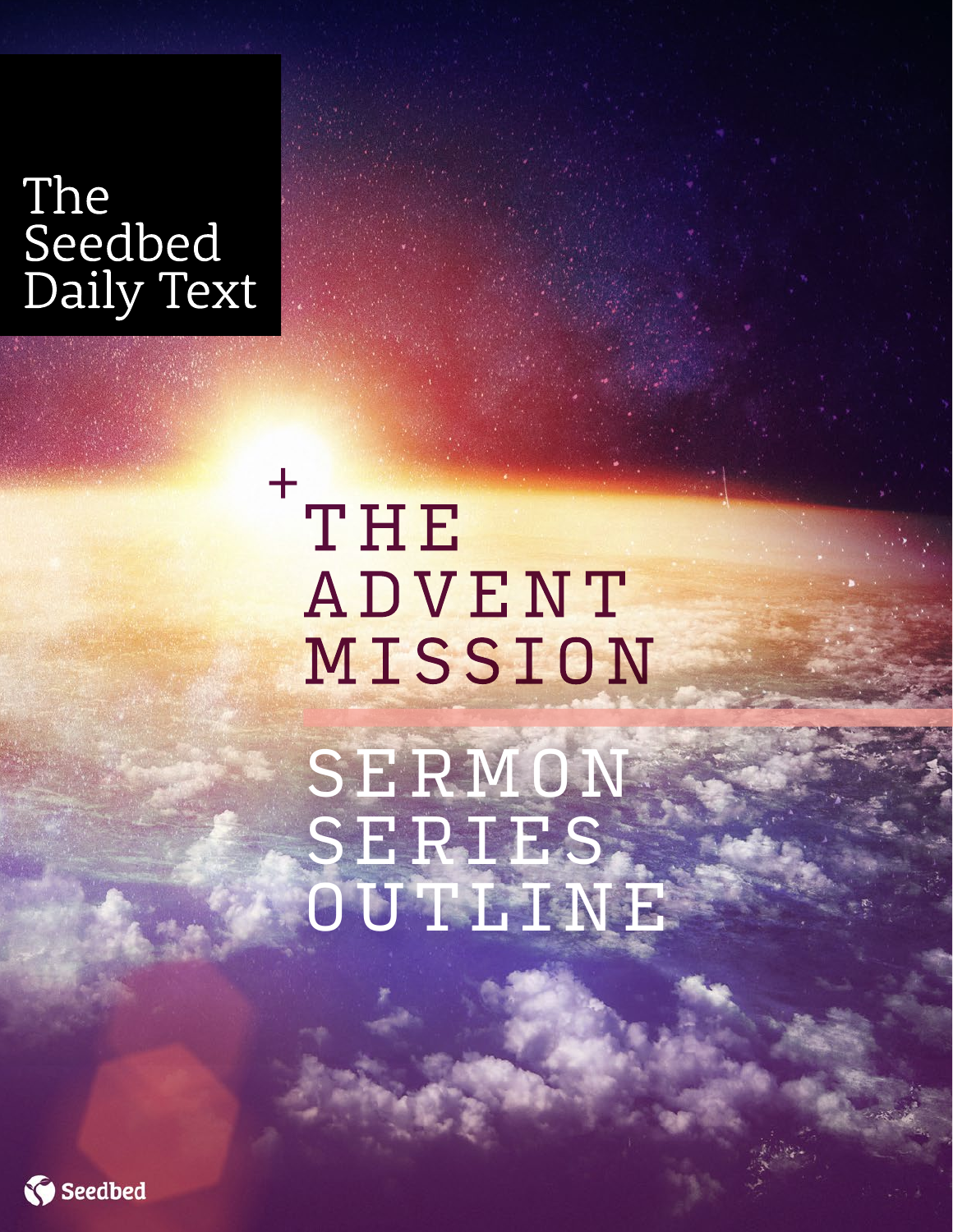Omar Rikabi serves as a United Methodist pastor in the Dallas area. He and his wife, Jennifer, have three daughters: Sadie, Norah, and Lilly. When not telling stories, Omar likes to watch movies, read books, and work in the kitchen cooking and grilling for family and friends.

The Seedbed Daily Text - The Advent Mission (Sermon Series Outline)

Copyright 2019 by Seedbed Publishing

All rights reserved. No part of this publication may be reproduced, stored in a retrieval system, or transmitted, in any form or by any means—electronic, mechanical, photocopying, recording, or otherwise—without prior written permission, except for brief quotations in critical reviews or articles.

Scripture quotations are taken from the Holy Bible, New International Version®, NIV® Copyright © 1973, 1978, 1984, 2011 by Biblica, Inc.™ Used by permission of Zondervan. All rights reserved worldwide. www.zondervan.com The "NIV" and "New International Version" are trademarks registered in the United States Patent and Trademark Office by Biblica, Inc.™ All rights reserved worldwide.

Scripture quotations marked ESV are from the ESV® Bible (The Holy Bible, English Standard Version®), copyright © 2001 by Crossway, a publishing ministry of Good News Publishers. Used by permission. All rights reserved.

Scripture quotations marked NLT are taken from the Holy Bible, New Living Translation, copyright 1996, 2004. Used by permission of Tyndale House Publishers, Inc., Wheaton, Illinois 60189. All rights reserved.

Cover design and page layout by Strange Last Name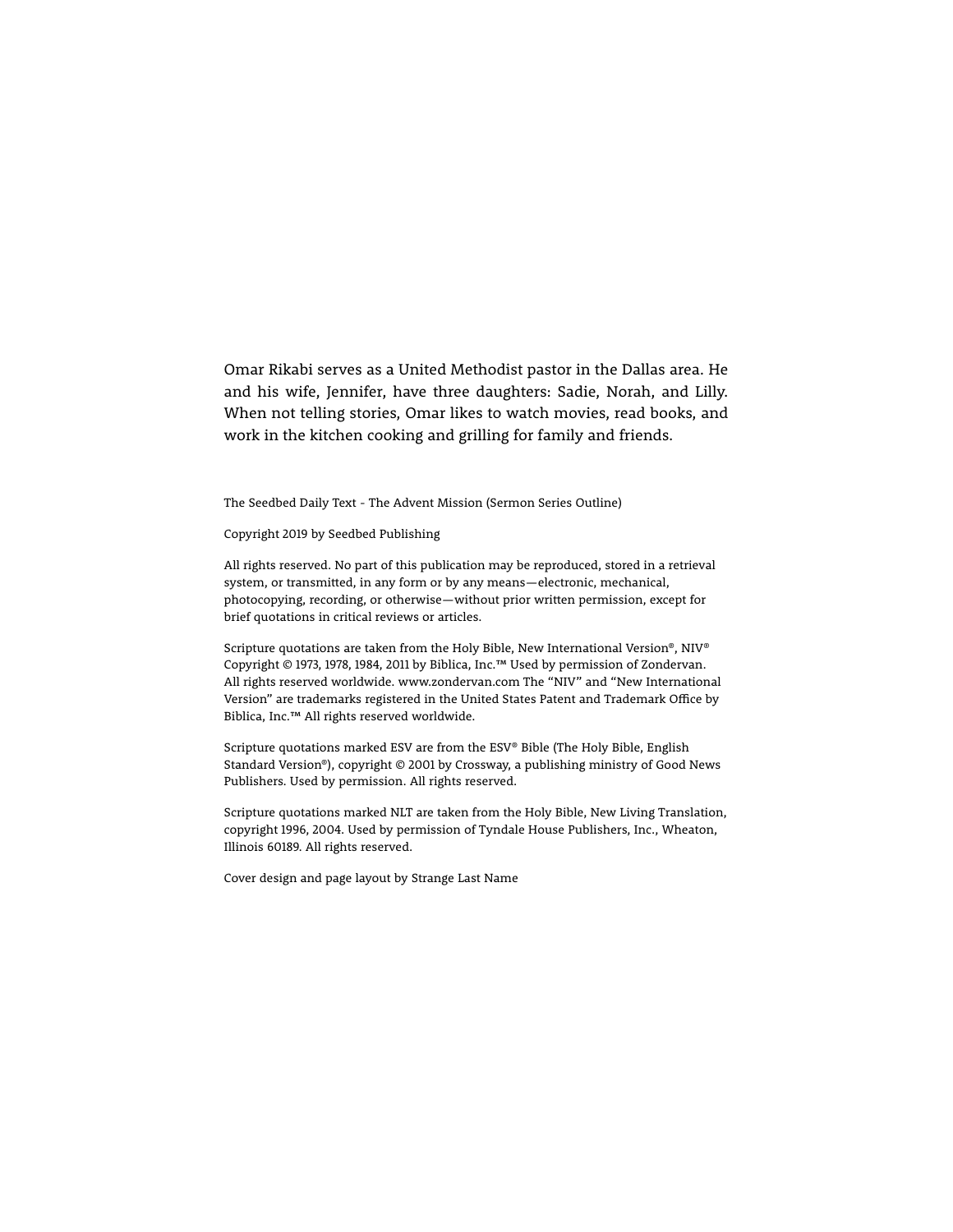## **SERMON SERIES OUTLINE & GUIDANCE**

Advent and all it represents matters deeply. It matters to our faith because it is about what God has done, is doing, and is going to do. The Christian calendar is based on the life and ministry of Jesus; Advent is uniquely the one part of the story that we're still waiting on to happen, while also celebrating what Jesus has already done. Advent has the power to inform and shape who we are for the future more than any other season in the church.

Many folks tend to separate Advent and Christmas, with the first serving as the countdown to the second. We separate the two events—the two seasons—and then just sort of quit on the day after Christmas. But Robert Webber called seasons of Advent, Christmas, and Epiphany the "Cycle of Light." They belong together in significant ways. It is through this cycle that *The Advent Mission* journeys (Robert Webber, *Ancient Future Time: Forming Spirituality through the Christian Year* [Grand Rapids: Baker Books, 2004], 34).

Advent can be a special time in a church community when many people return for the holidays. And although the season may be widely celebrated, it is less understood. This six-sermon series offers an opportunity for preaching to help persons and communities better understand and participate in God's rescue mission through Jesus Christ: the rescue mission we observe at Advent.

These are not full manuscripts, but outlines with points of proclamation. Think of them as mission objectives to help launch the trajectory of the message. You may have some spaces to fill, depending on the time allotment for sermons in your service. For those churches that light an Advent candle as part of worship, each sermon has a connection to that week's theme. Feel free to let the Holy Spirit guide you in making these your own sermons for your context.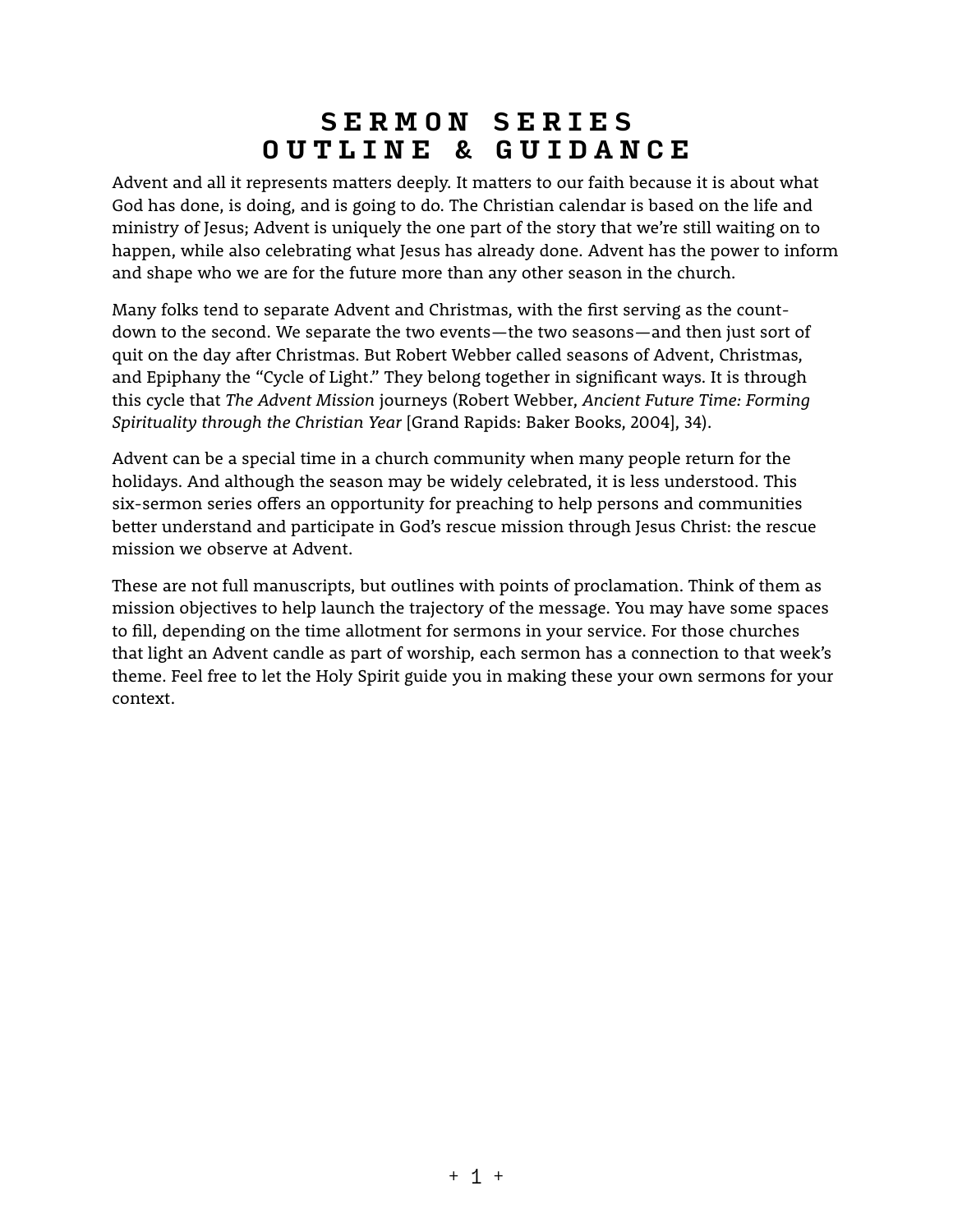## **SERMON 1** THE ADVENT MISSION

## The First Sunday of Advent (Christ Our Hope)

### **TEXT**

#### Hebrews 10:23–25 (NLT)

*Let us hold tightly without wavering to the hope we affirm, for God can be trusted to keep his promise. Let us think of ways to motivate one another to acts of love and good works. And let us not neglect our meeting together, as some people do, but encourage one another, especially now that the day of his return is drawing near.*

## **MISSION OBJECTIVES**

**Illustrate**: To help launch this series, start with one of these ideas to help your audience see where we're going:

+ What is a favorite memory you have of preparing and counting down until Christmas? Did you ever use one of those classic Advent calendars with twenty-four days of chocolate? Isn't it interesting that we call that countdown a "calendar," and isn't it fascinating that there are so many unique calendars today (like the cheese, wine, or LEGO Star Wars Advent calendars)?

+ Share a story or memory of your past experiences and ideas with Advent, and ask the question, "What are we really preparing for?"

+ Share what seasons orient your life and family. Hunting, school, sports, farming, etc.

We tend to think of Advent as the start of the countdown to Christmas morning, but really it's "Happy New Year!" Advent is the beginning of the Christian calendar, which is oriented to the life of Jesus Christ. The irony about the Christian calendar is that it begins at the end, but once you see how it all fits, it makes sense.

**ADVENT**: the return of Jesus to the world in final victory, because of . . . **CHRISTMAS**: the birth of Jesus into the world, which leads to . . . **EPIPHANY**: the manifestation of Jesus to the world, which leads to . . . **LENT**: Jesus' journey to the cross for the world, which leads to . . . **EASTER:** the resurrection of Jesus in the world, which leads to . . . ASCENSION: the enthronement of Jesus over the world, which leads to . . . **PENTECOST**: Jesus sending his Spirit into the world, which leads to . . . **KINGDOMTIDE**: proclaiming the good news of Jesus to the world, which leads to . . . **ADVENT**: the return of Jesus to the world in final victory.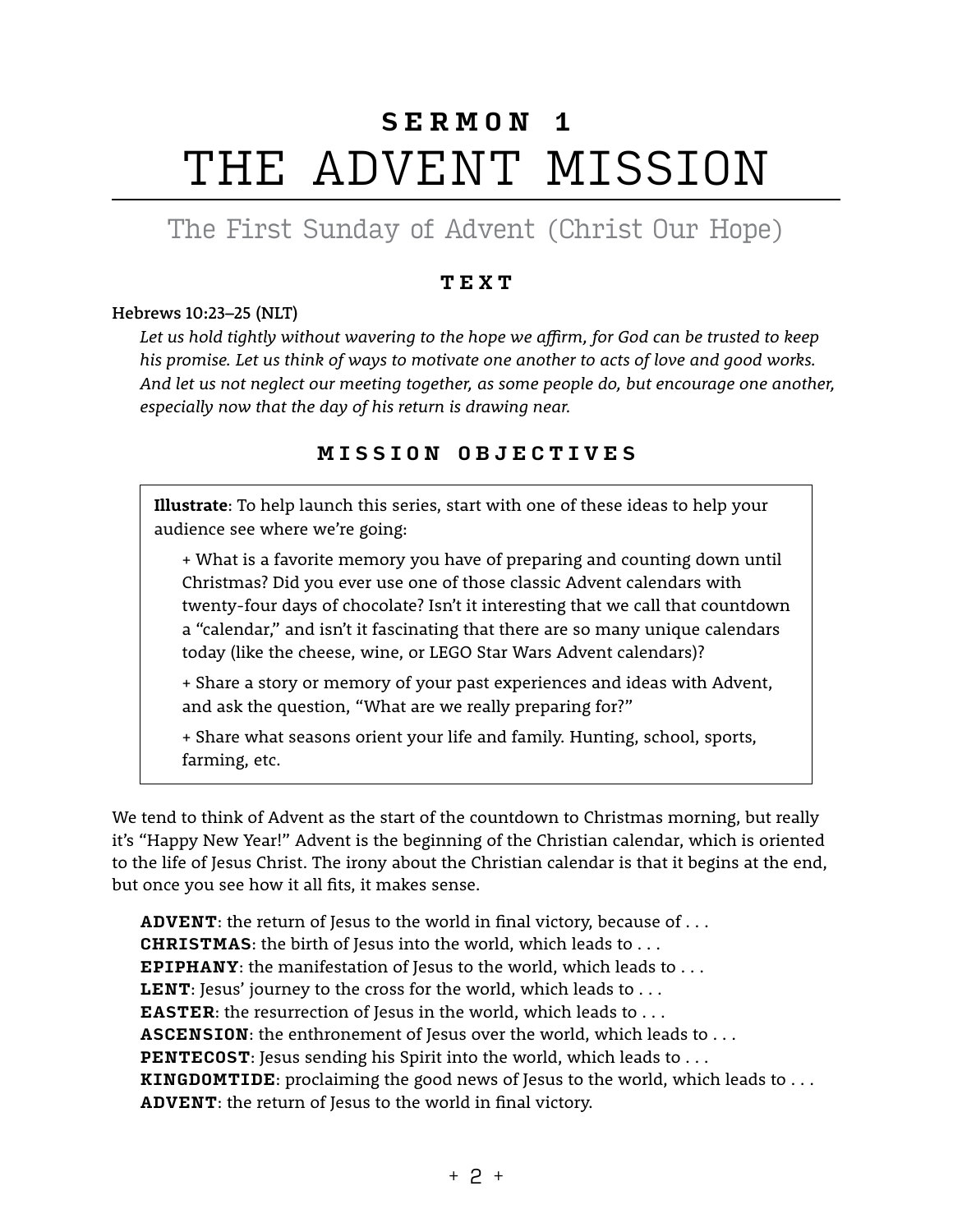So what is Advent and what is our mission? Let's look at the two words. Advent is "the arrival of a notable person or event." So, then, the season of Advent is about preparing for and celebrating the arrival of Jesus. But not just in the manger as a baby, but also his second arrival when he returns.

Mission is "a sending to go perform a specific duty." In the creation story, humanity was given a specific mission: to walk with God and tend to creation. But we know what happened: mission failure. Because of this, God had a new mission—a rescue mission summed up in the mission statement of our faith, "For God so loved the world that he gave his one and only Son" (John 3:16).

If Jesus' arrival in the manger is the first part of that mission, his arrival in the clouds when he returns is the last part. This is our hope, and we are invited to participate because we can hope from the future.

Today's scripture calls us to meet together and encourage each other because Jesus is coming back soon, and that is our hope as we live today and prepare for his return.

### **FURTHER POINTS TO EXPLORE**

- + Discuss what people tend to be anxious about in the future (peace, retirement, economy, exams, etc.). Discuss events people are excited about (weddings, birthdays, vacations, promotions, etc.).
- + Explore Bible stories where people needed hope: Adam and Eve after the fall; Abraham and Sarah with no children; Israel enslaved in Egypt; Israel in exile; Israel waiting for a Messiah; Israel struggling to keep their covenant with God, etc.

### **CHALLENGE/INVITATION**

To look at this season in a new or different way than just holiday nostalgia and to prepare with hope for the second return of Jesus before we celebrate his first arrival. How can knowing the cycle of Christ's life in our calendar help reorient our lives toward Jesus?

#### **OTHER SCRIPTURE**

Romans 13:11–14

#### **CORRESPONDING BOOK DAYS**

Introduction and Day 1 (p. 3)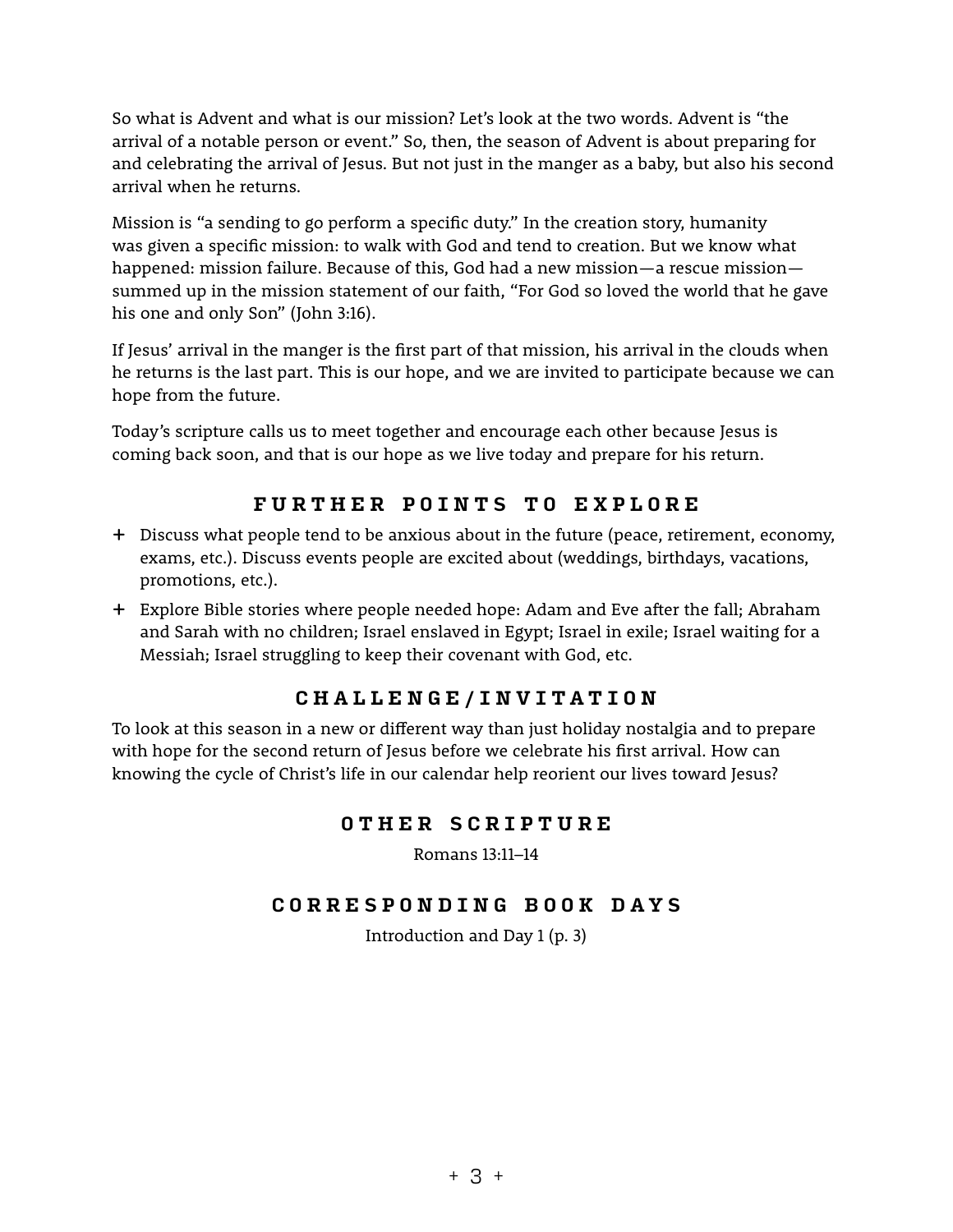# The Seedbed Daily Text

# THE ADVENT MISSION +

SMALL GROUP DISCUSSION GUIDE

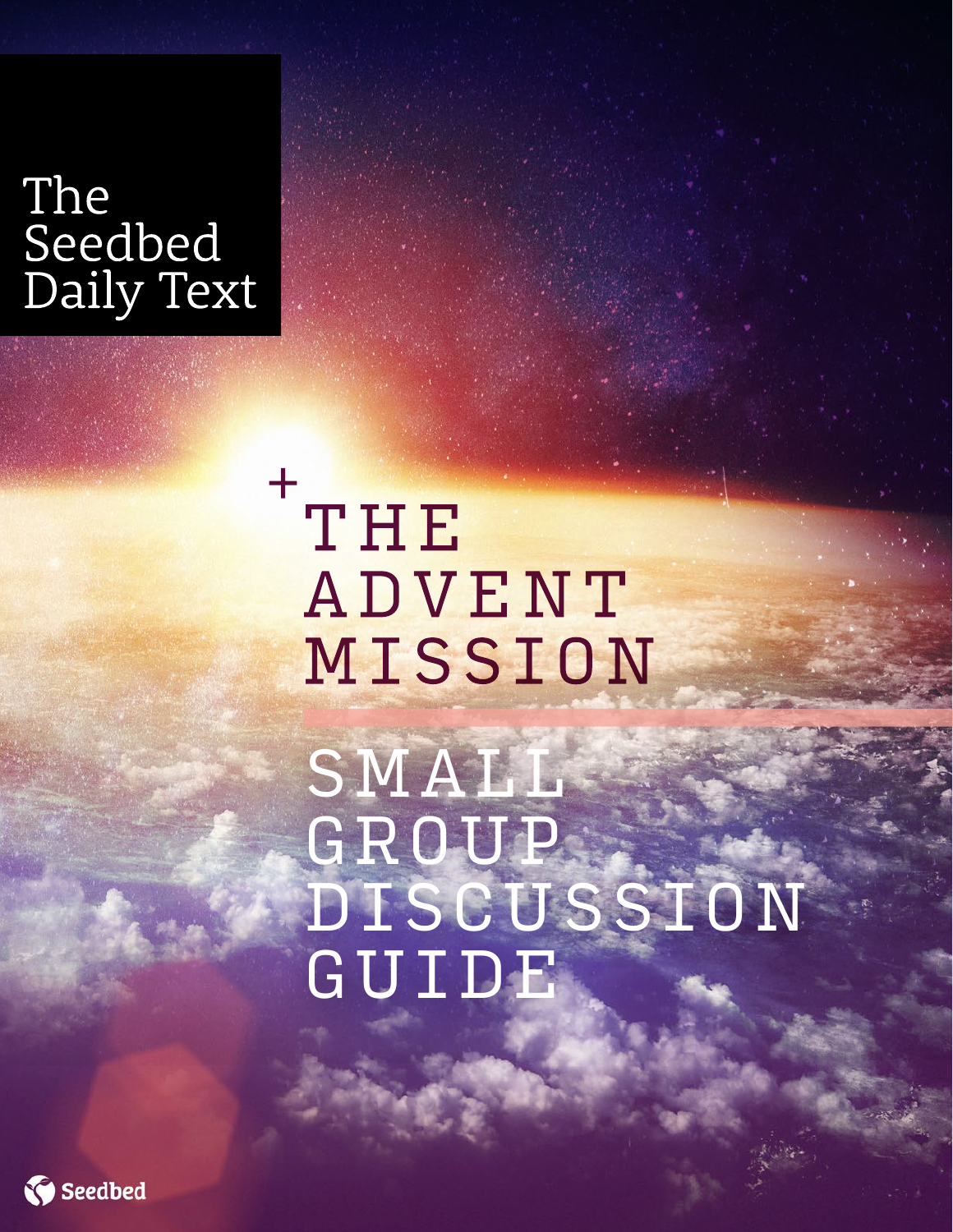Omar Rikabi serves as a United Methodist pastor in the Dallas area. He and his wife, Jennifer, have three daughters: Sadie, Norah, and Lilly. When not telling stories, Omar likes to watch movies, read books, and work in the kitchen cooking and grilling for family and friends.

The Seedbed Daily Text - *The Advent Mission* (Small Group Discussion Guide)

Copyright 2019 by Seedbed Publishing

All rights reserved. No part of this publication may be reproduced, stored in a retrieval system, or transmitted, in any form or by any means—electronic, mechanical, photocopying, recording, or otherwise—without prior written permission, except for brief quotations in critical reviews or articles.

Scripture quotations are taken from the Holy Bible, New Living Translation, copyright 1996, 2004. Used by permission of Tyndale House Publishers, Inc., Wheaton, Illinois 60189. All rights reserved.

Cover design and page layout by Strange Last Name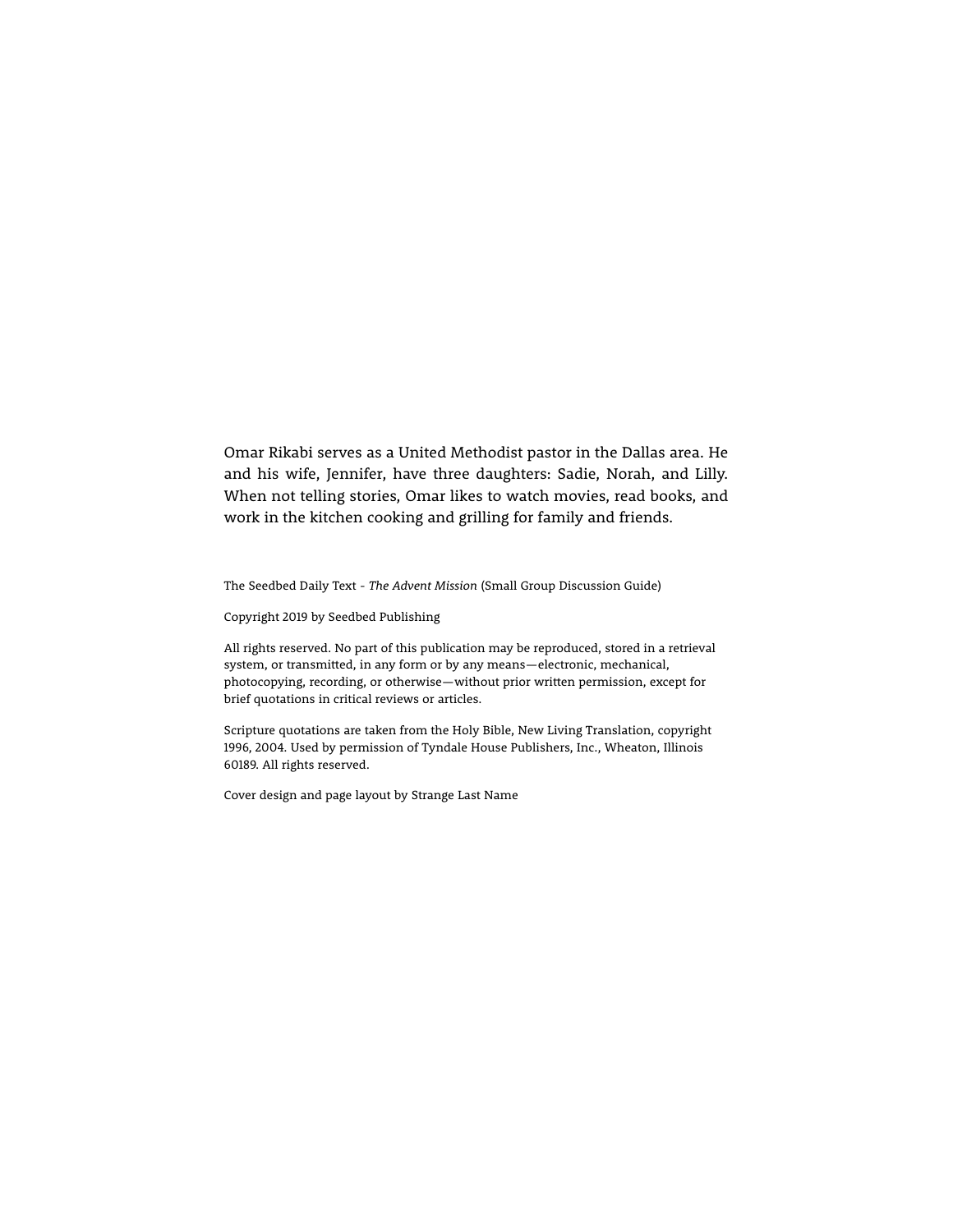## **SMALL GROUP DISCUSSION GUIDE INTRODUCTION**

The goal of the Seedbed Daily Text and the *The Advent Mission* is not just information but transformation that leads to action. We believe Scripture is worthy of our most focused and consistent attention. While Scripture always addresses us personally, it is not written to us individually. The content of Scripture cries out for a community to address, which is the goal of this small-group study. Included are short video segments for each week (5–10 minutes in length). There are Scripture passages that serve as a basis for the reading each week, along with further Bible references and questions to work through as a group. Finally, there are repeated procedures to follow up on in smaller groups, where appropriate.

Throughout the study you will come across references to discipleship bands. This is a practice of deep-dive discipleship that offers a model for meeting together, reading together, and praying together. If you would like to learn more about discipleship bands, visit discipleshipbands.com where you can also download a free app.

There are two challenges to an Advent Bible study. First, it has a specific start and stop date (this book study begins on December 1 and runs through January 6). Second, it is during the busiest holiday season of the year. Because of this, it may be challenging for a small group to meet according to a regular schedule. What follows is a suggested plan for deploying *The Advent Mission* as a resource for a Sunday school class, small group, class meeting, or discipleship band during this important season. Feel free to edit procedures and questions based on your context.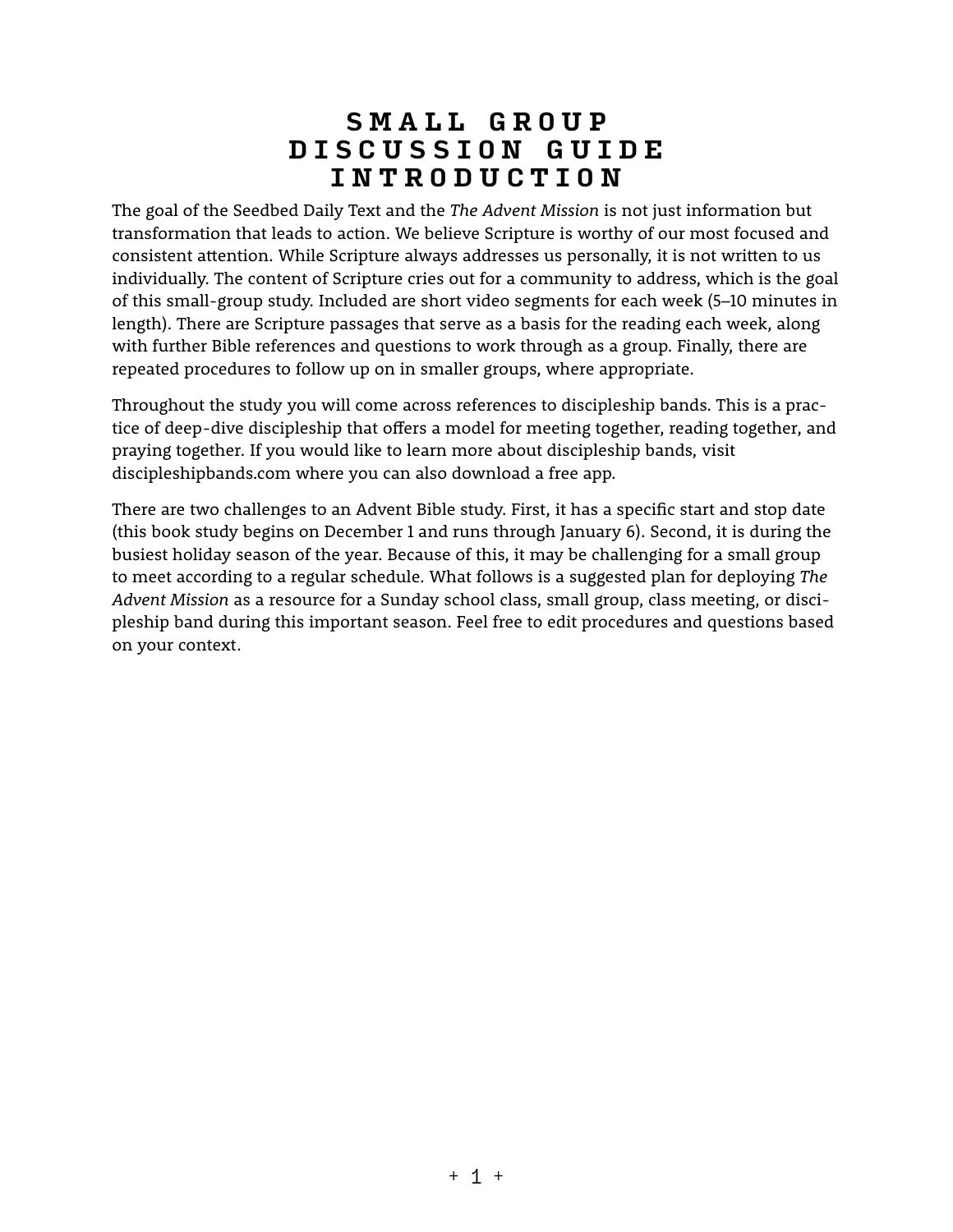## **SESSION 1** REASONS FOR THE SEASONS

## **WELCOME AND ANNOUNCEMENTS**

### **BAND TOGETHER**

Gather your group and set apart your time together, maybe with the saying of the Lord's Prayer or the lighting of a candle. Give each person an opportunity to check in with what is happening in their life since you last met. Ask the question, How is it with your soul? Or, How is your life with God?

### **PRAY**

Take a few moments to intentionally pray for each other. Also pray for your church, for your city, even for the events in the world you see on the news because Advent is about God's mission in the world. Ask the Holy Spirit to open the eyes of your hearts to see Jesus during your time together.

## **W A T C H T H E V I D E O**

## **GROUP RESPONSE**

## **READ HEBREWS 10:23–25**

*Let us hold tightly without wavering to the hope we affirm, for God can be trusted to keep his promise. Let us think of ways to motivate one another to acts of love and good works. And let us not neglect our meeting together, as some people do, but encourage one another, especially now that the day of his return is drawing near.*

## **DISCUSSION QUESTIONS**

- 1 What holiday or season of the year is your favorite or least favorite? Consider answers like: hunting, sports, family vacations, fiscal year, tax season, summer, back-to-school, etc. Which one weighs heaviest or impacts your family the most? How? Have you ever considered making the Christian calendar (or "church calendar," or "liturgical calendar") your primary measurement of time and space? How might this change your life rhythm?
- 2 The Bible itself doesn't explicitly mention nor prescribe the season of Advent, but several themes are present in Scripture that encourage us to observe the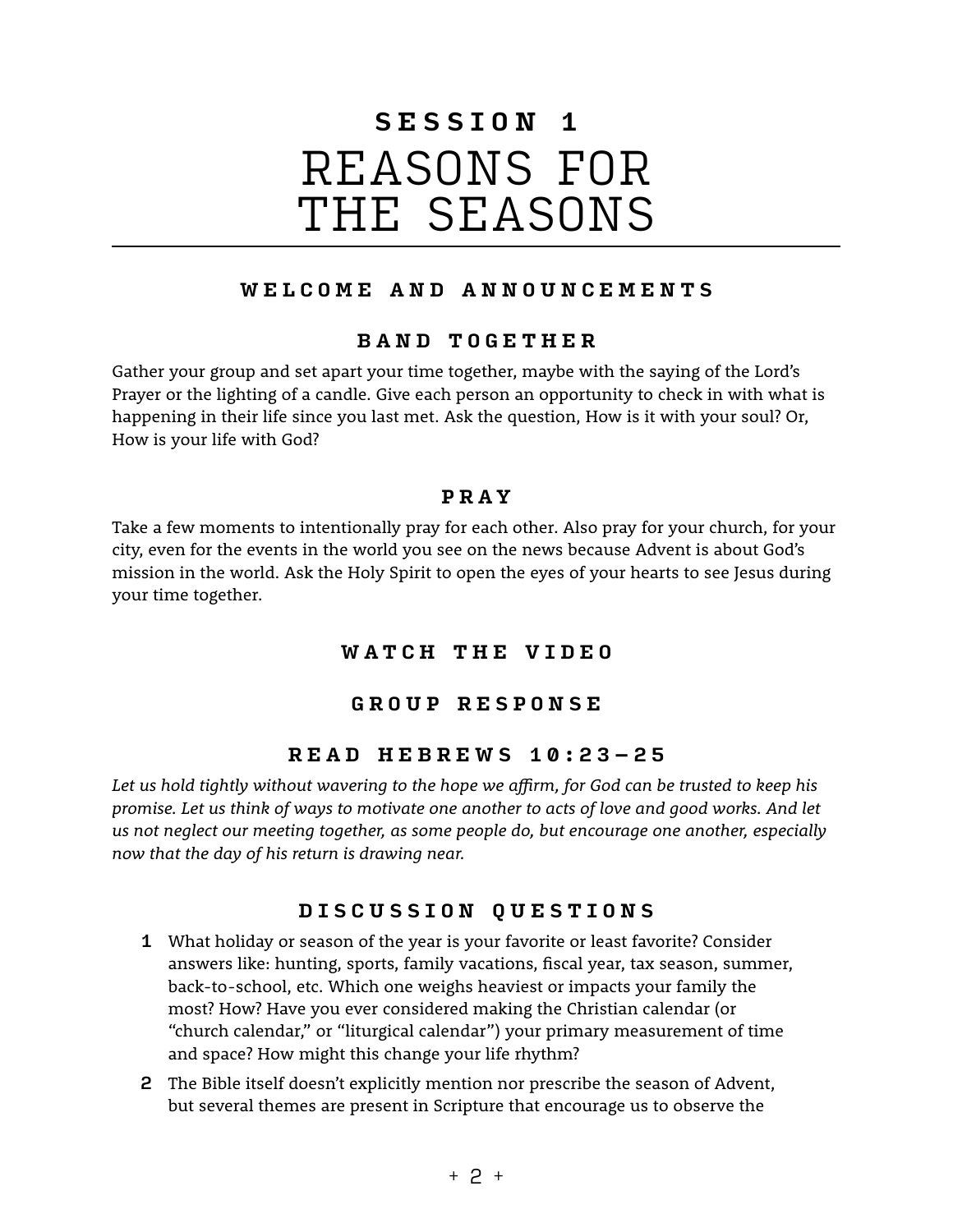season: a deep anticipation for God to redeem the entire world (Isaiah 7:14; 2:2–4); a longing for God's justice (Amos 5:24); John the Baptist's proclamation of the coming Messiah (Mark 1:1–7); the expected return of Jesus to consummate his kingdom (Matthew 24:3, 27, 37, 39; 1 Corinthians 15:23; 1 Thessalonians 2:19; 3:13; 4:15; 5:23; 2 Thessalonians 2:1, 8; James 5:7–8; 2 Peter 1:16; 3:4, 12; 1 John 2:28). Select some of these passages and discuss how they relate to Advent.

3 Revisit today's Scripture reading from Hebrews 10:23–25. How might the season leading up to Christmas look different if everyone were to observe it in light of: "the day of his return is drawing near" (v. 25)?

## **BREAK INTO GROUPS OF TWO OR THREE**

Feel free to continue the current conversation, or move into reflections from the week's *The Advent Mission* readings with the following questions:

- 1 How did the Scripture and devotional readings this week inspire, challenge, or change your idea of Advent and Christmas?
- 2 What did you find encouraging, surprising, or affirming in the readings? What did you find difficult, corrective, or warning? What did you see or learn?
- 3 Where do you sense the Lord leading or calling you to participate in his mission? What would that look like?

Allow group conversation to proceed at will. Limit to one sharing item per turn, with multiple rounds of discussion.

### **G O**

Close your time together by joining hands and each person praying a short prayer for the person on their right.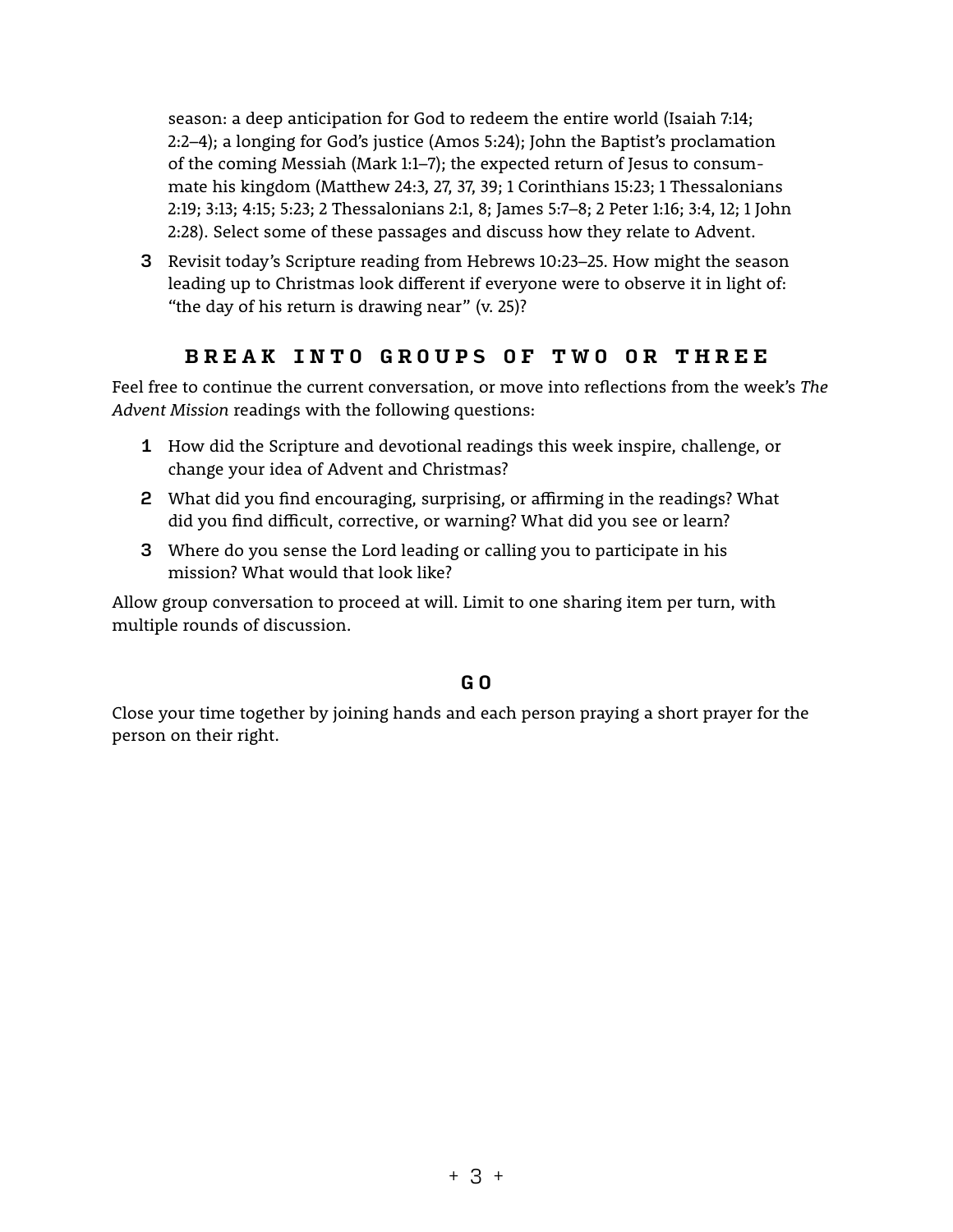# The Seedbed Daily Text

THE ADVENT MISSION +

YOUTH TEACHING PLANS

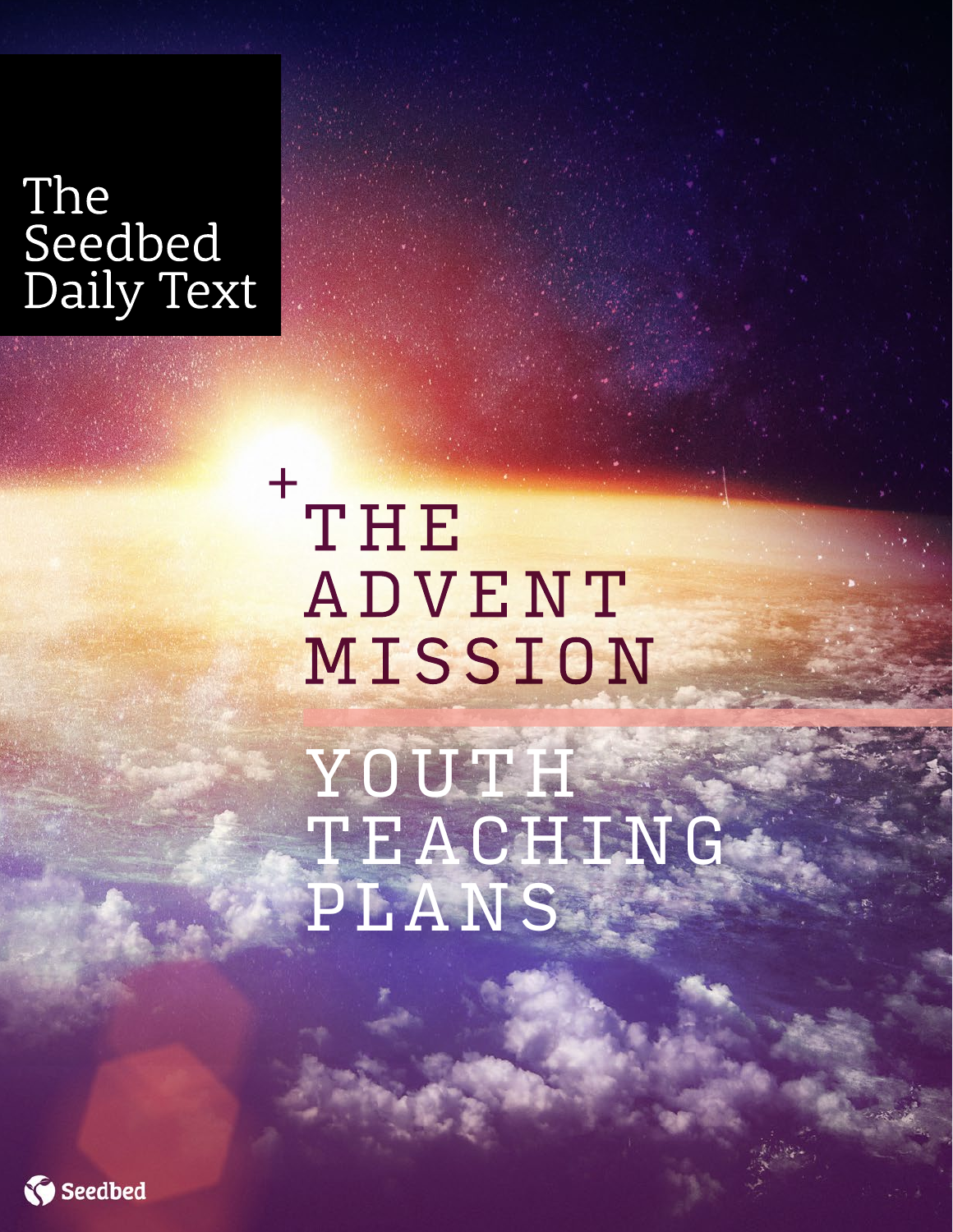Aaron Buttery is a priest in the Anglican Church of North America serving at Christ Church in Plano, Texas. He has focused on raising lifelong disciples of Jesus in student ministry. Aaron and his family, Lyndee, Isaac, and Grace, have a deep love of the wild and living simply.

The Seedbed Daily Text - The Advent Mission (Youth Teaching Plans)

Copyright 2019 by Seedbed Publishing

All rights reserved. No part of this publication may be reproduced, stored in a retrieval system, or transmitted, in any form or by any means—electronic, mechanical, photocopying, recording, or otherwise—without prior written permission, except for brief quotations in critical reviews or articles.

Scripture quotations are taken from the ESV® Bible (The Holy Bible, English Standard Version®), copyright © 2001 by Crossway, a publishing ministry of Good News Publishers. Used by permission. All rights reserved.

Cover design and page layout by Strange Last Name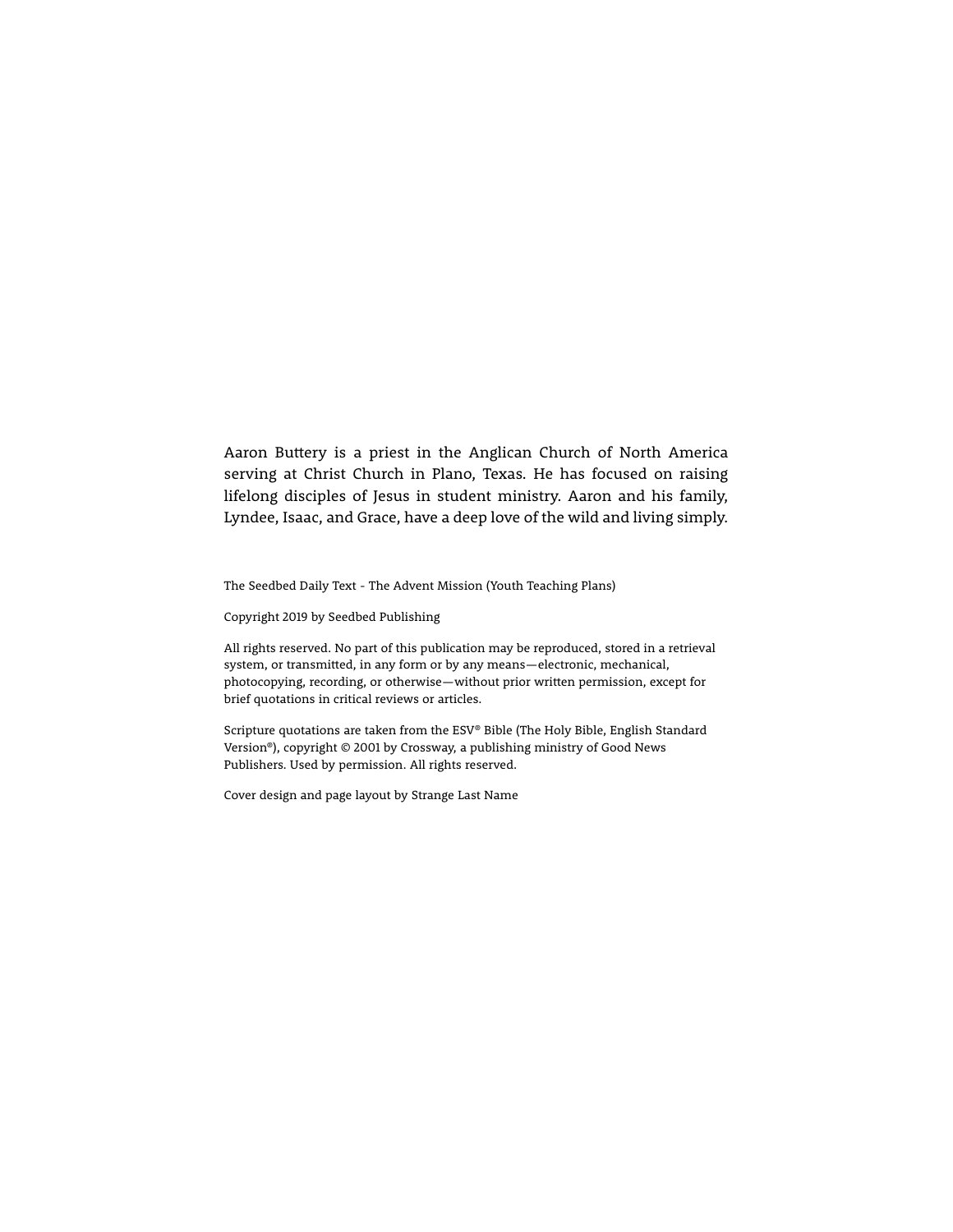## **HOW TO USE THIS RESOURCE**

Students are called to be vibrant leaders in their communities today; they can be full recipients of the Holy Spirit and join the Advent Mission. It is my deep hope that this resource will serve you and your students in that direction.

I would like to give an outline of how this guide may best be used and specific instructions for each element. First, don't neglect to pray for your students to receive from Scripture and the Spirit. Second, give yourself the gift of preparation. This guide should help cut down on your prep time, but it does not eliminate it. Preach your sermon by giving an hour to it ahead of time. Craft questions that will awaken your student's curiosity. Change the activities. Tweak the worship response in consideration of your student's needs, maturity, and culture. Third, don't miss the mission. This is less about students learning and more about students living.

**SCRIPTURE**: The Scripture reading for the week is the main focal point. The notes, discussion questions, and activity and worship response find their beginning and culmination in the Word of God. You are encouraged to read this aloud in whatever environment you are using this guide. Even better, invite and prepare a student to read it aloud. (Side note: This is not a, "Who wants to read?" moment to the whole group of students. This is a, "I see the Holy Spirit inviting you into mission, would you read this so all of us can receive it?" to one specific student in advance kind of moment.) All passages used in this guide are in English Standard Version. You may choose different versions based on your group, but keep in mind that the notes are written based on the ESV.

**NOTES**: The notes are designed for you or your adult leaders to use in any ministry setting, from Sunday school to week night teaching to small groups and bands. They seek to drive home a single point and set up the students for discussion. You will need to supplement your own stories, recalibrate to suit your student culture, and adjust to fit the ministry setting. For example, in a Sunday school setting, teachers may want to teach in an iterative fashion (introductory five minutes from the notes, seven minutes of discussion, then teach the central five minutes of notes with seven minutes of discussion. Repeat until complete). While in a small-group setting, you may want to share the notes ahead of time with your students and then dive deep into discussion and response when gathered together.

**DISCUSSION QUESTIONS**: These are designed to help the students rephrase the main idea of the week, reflect on how they receive the main idea, and then challenge them to take a next step with this idea. Please spend as much time preparing for the discussion as you do any teaching. And add your own questions!

**FURTHER POINTS TO EXPLORE**: This section can help you round out, theologically and biblically, some of the teaching in your lesson, especially if you have more time. You may consider teaching through these points and asking questions of the large group, or using them as launch pads for small-group discussions.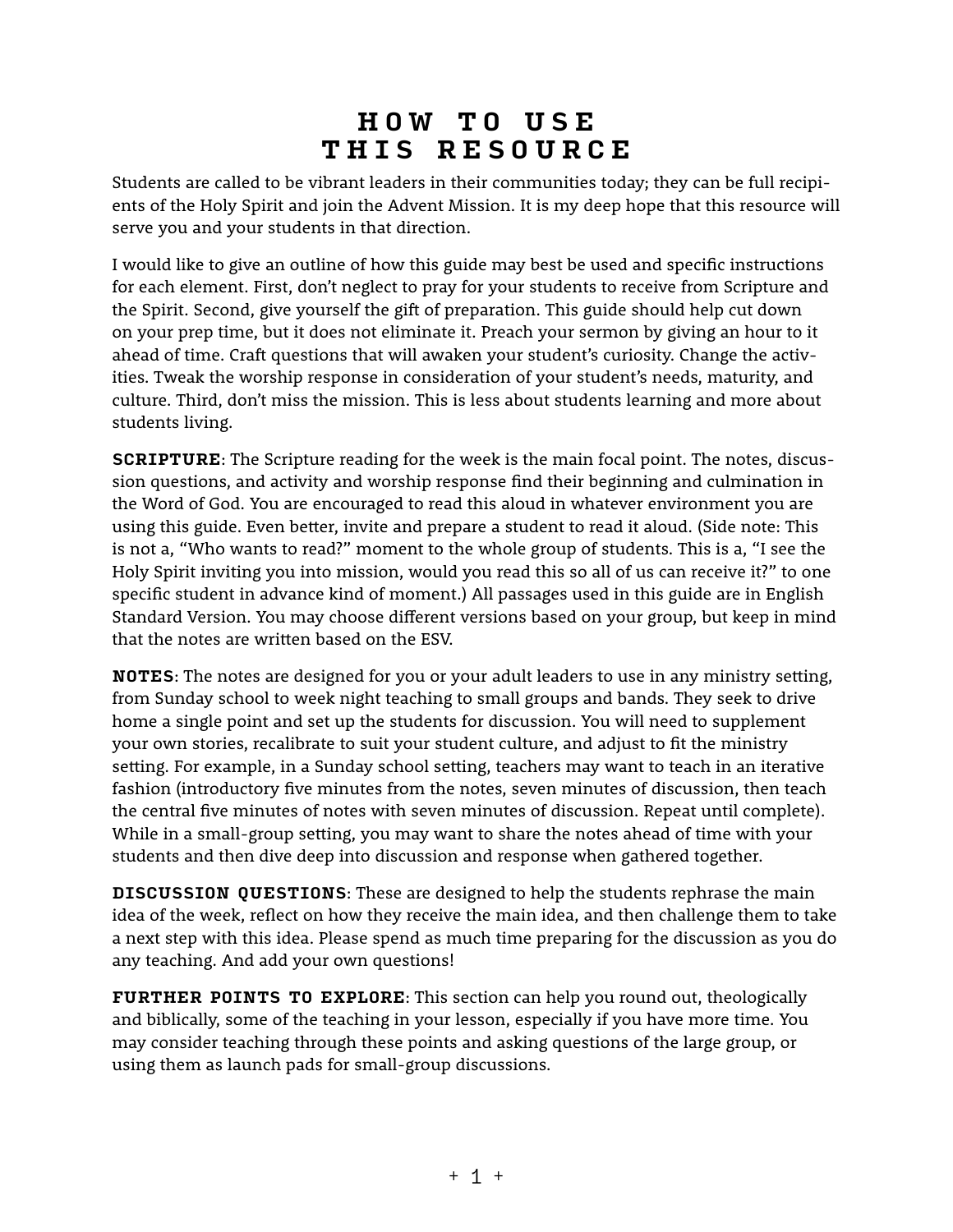**ACTIVITY**: Whether or not you can use these is determined by your ministry setting, i. e., physical space. There are many game books and resources out there (see Seedbed's resources for this). These activities are linked, at least in some small way, with the scripture. However, they may not be designed for your ministry setting or group size. Please take a moment and make sure it will work for your group before trying to use it.

**WORSHIP RESPONSE**: The application of these will also be affected by your setting, but they are quite adaptable. The goal of the worship response is for students to put movement to the meaning of Scripture and teaching. Use the worship response provided after the teaching. In some cases, you may do it before or after discussion questions. Feel free to adapt by using these responses as a launching point for your own ideas.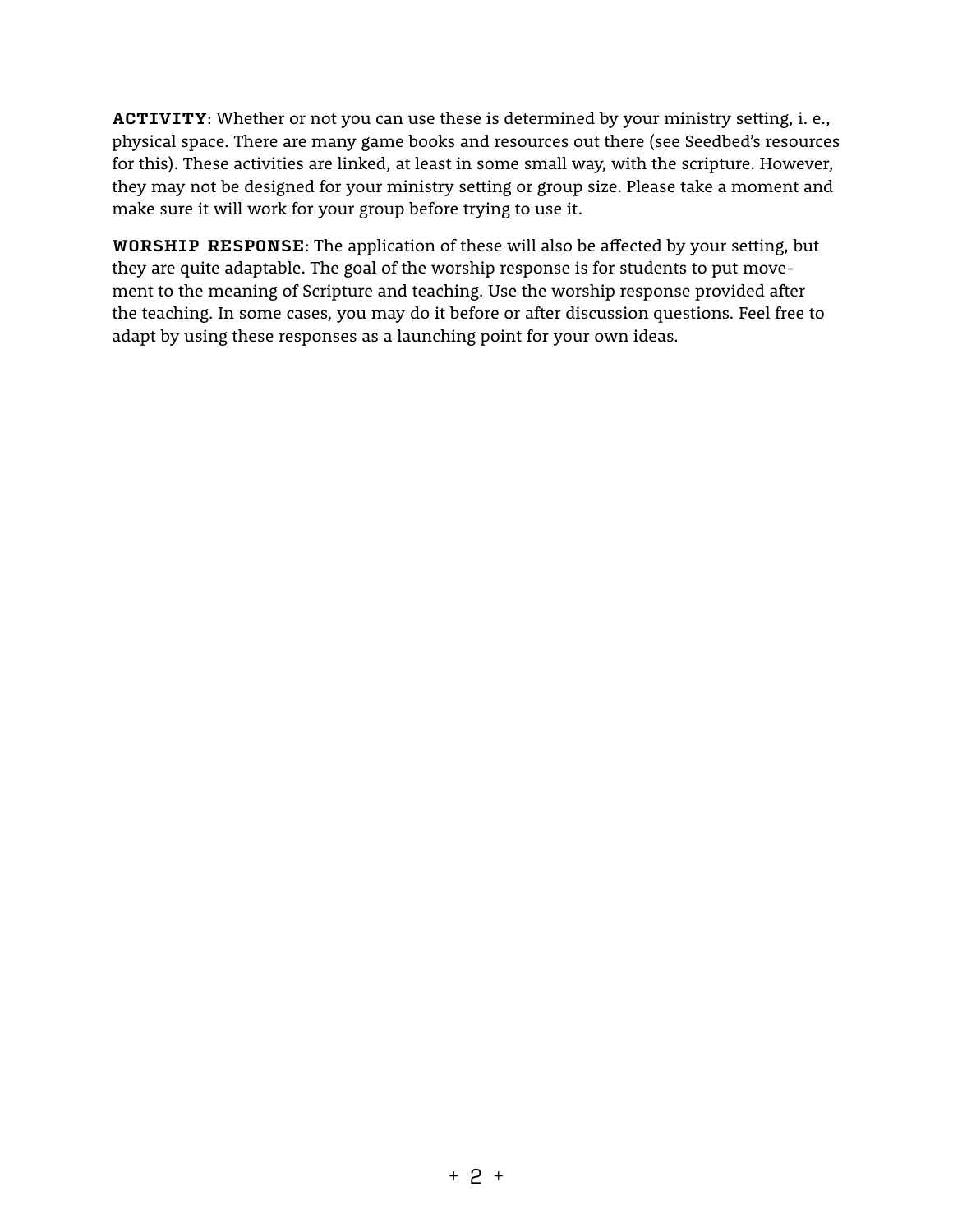## **WEEK 1**

## HAPPY NEW YEAR, OR PASS THE BLACK-EYED PEAS

### **SCRIPTURE**

Hebrews 10:23–25

*Let us hold fast the confession of our hope without wavering, for he who promised is faithful. And let us consider how to stir up one another to love and good works, not neglecting to meet together, as is the habit of some, but encouraging one another, and all the more as you see the Day drawing near.*

#### **NOTES**

Advent seems like the overhyped, under-delivering few weeks before the main event: Christmas! It's like, does Santa even need Advent? Advent is the time of year when we hear the same songs and same sermons, see the same ugly sweaters and ragtag ornaments. The best part of Advent may be that there are usually a few good new movies to see, we can prepare for college and professional football playoffs, and literally ask for anything we want.

At least, this is the recent history of Advent, how we have seen Advent lived out the last twelve to eighteen years of our lives. The recent history of Advent misses the revolution in revelation. You and I, we will not. Revolutions start in small ways, not big actions. They start inside individuals, not in front of crowds. How do we join this revolution, the Advent Mission? We restart.

Advent is the new year, the restart of our annual journey through the story of God's mission. A recap may be helpful:

**ADVENT**: the return of Jesus to the world in final victory, because of . . . **CHRISTMAS**: the birth of Jesus into the world, which leads to . . . **EPIPHANY**: the manifestation of Jesus to the world, which leads to . . . **LENT**: Jesus' journey to the cross for the world, which leads to ... **EASTER:** the resurrection of Jesus in the world, which leads to ... ASCENSION: the enthronement of Jesus over the world, which leads to . . . **PENTECOST**: Jesus sending his Spirit into the world, which leads to . . . **KINGDOMTIDE**: proclaiming the good news of Jesus to the world, which leads to . . . **ADVENT**: the return of Jesus to the world in final victory.

We join the revolution of God's ongoing revelation by stepping into a New Year.

Growing up, New Year's meant three things: January 1, resolutions, and black-eyed peas. So how is the revolution, how is the Advent Mission our new year's?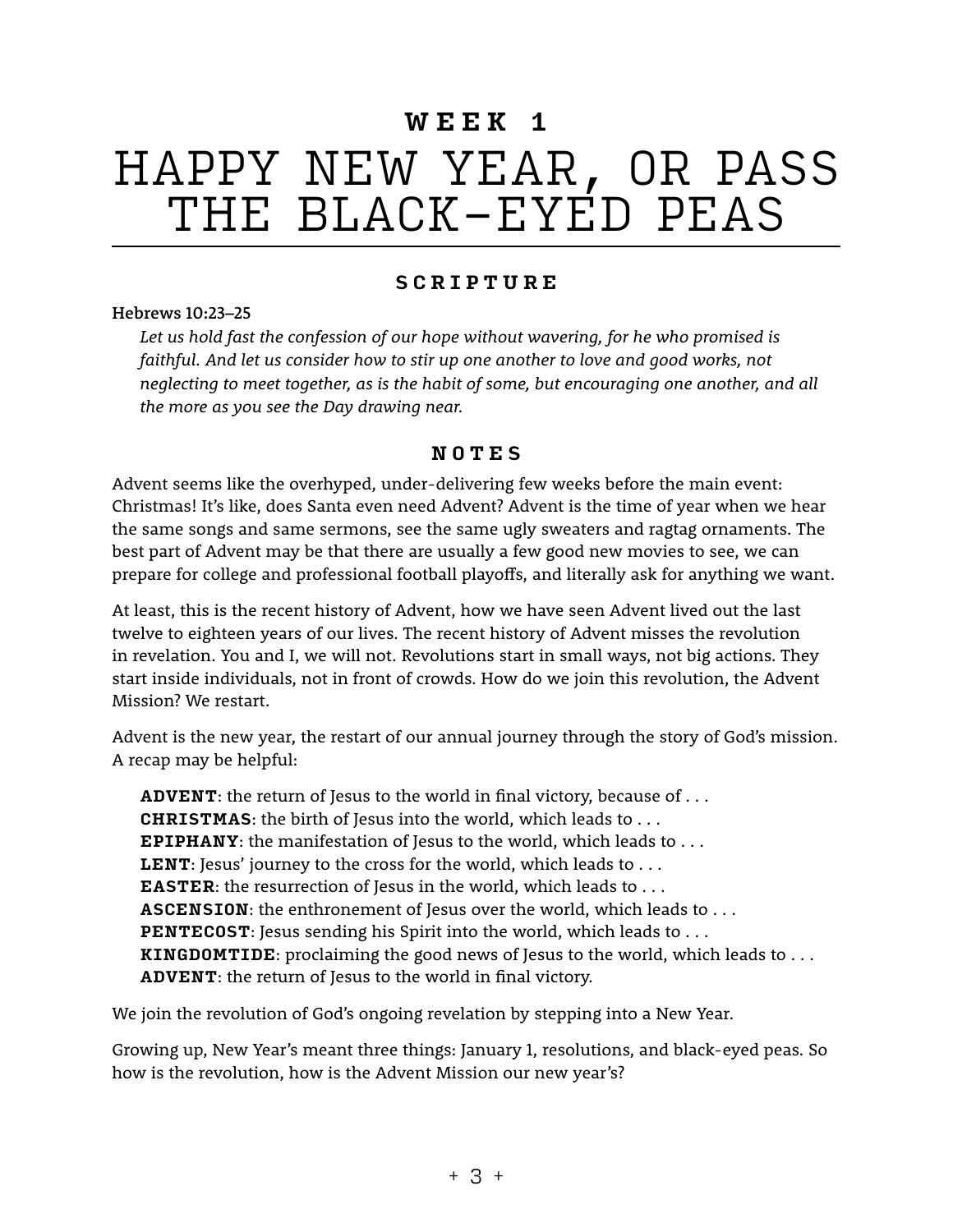First, it isn't January. We are joining the movement of God in time over the way our calendar time moves us. We recognize that we are preparing for the future return of Jesus while remembering his victorious arrival as the word made flesh (John 1:14). Our great hope is in the return, the second coming of Jesus to fully restore the kingdom. We live into this hope today, this week. Take a small step into the Advent Mission by celebrating a new year of hope.

Second, we are not in need of another set of resolutions, forced expectations, or more self-imposed homework. We are in desperate need of confessing our faith with tenacity (holding fast), provoking love (stir up one another to love and good works), and meeting as fellow revolutionaries to encouraging one another (not neglecting to meet together, as is the habit of some, but encouraging one another). Revolt against resolutions and this new year, this Advent, hold fast to Jesus and those who are following him closely.

Third, create a New Year's tradition. In my family, it wasn't a New Year's until we had eaten black-eyed peas. Most years it was with greens, corn bread, and ham. Some years, they were eaten out of can. It didn't matter though, black-eyed peas meant a new year, a restart. Maybe we revolt against the standard fare of Christmas cookies, and serve black-eyed peas for dinner the night you decide to join the Advent Mission.

The Advent Mission is about Jesus' arrival so that you and I can walk with God and the life of hope we have in his return. The revolution begins in us and is made real by the small shifts in our lives that lead to significant changes. Start a new year today. Hold fast to Jesus and those who follow him closely. Celebrate and mark joining the Advent Mission with a new tradition.

## **DISCUSSION QUESTIONS**

- + What might be your perfect New Year's meal?
- + Read the scripture again. What stands out as important to living into a new year?
- + What might need to shift in your calendar, attitude, or relationships so that you could be part of the revolution, part of the Advent Mission?
- + What is the Advent Mission? Do you want to be part of it?
- + What action can you take to hold fast to Jesus?

## **FURTHER POINTS TO EXPLORE**

- + Discuss what people tend to be anxious about for the future (peace, retirement, economy, exams, etc.). Discuss events people are excited about (weddings, birthdays, vacations, promotions, etc.)
- + Explore Bible stories where people needed hope: Adam and Eve after the fall; Abraham and Sarah with no children; Israel enslaved in Egypt; Israel in exile; Israel waiting for a Messiah; Israel struggling to keep their covenant with God, etc. Discuss how the Advent Mission can realign us to God's future full of hope.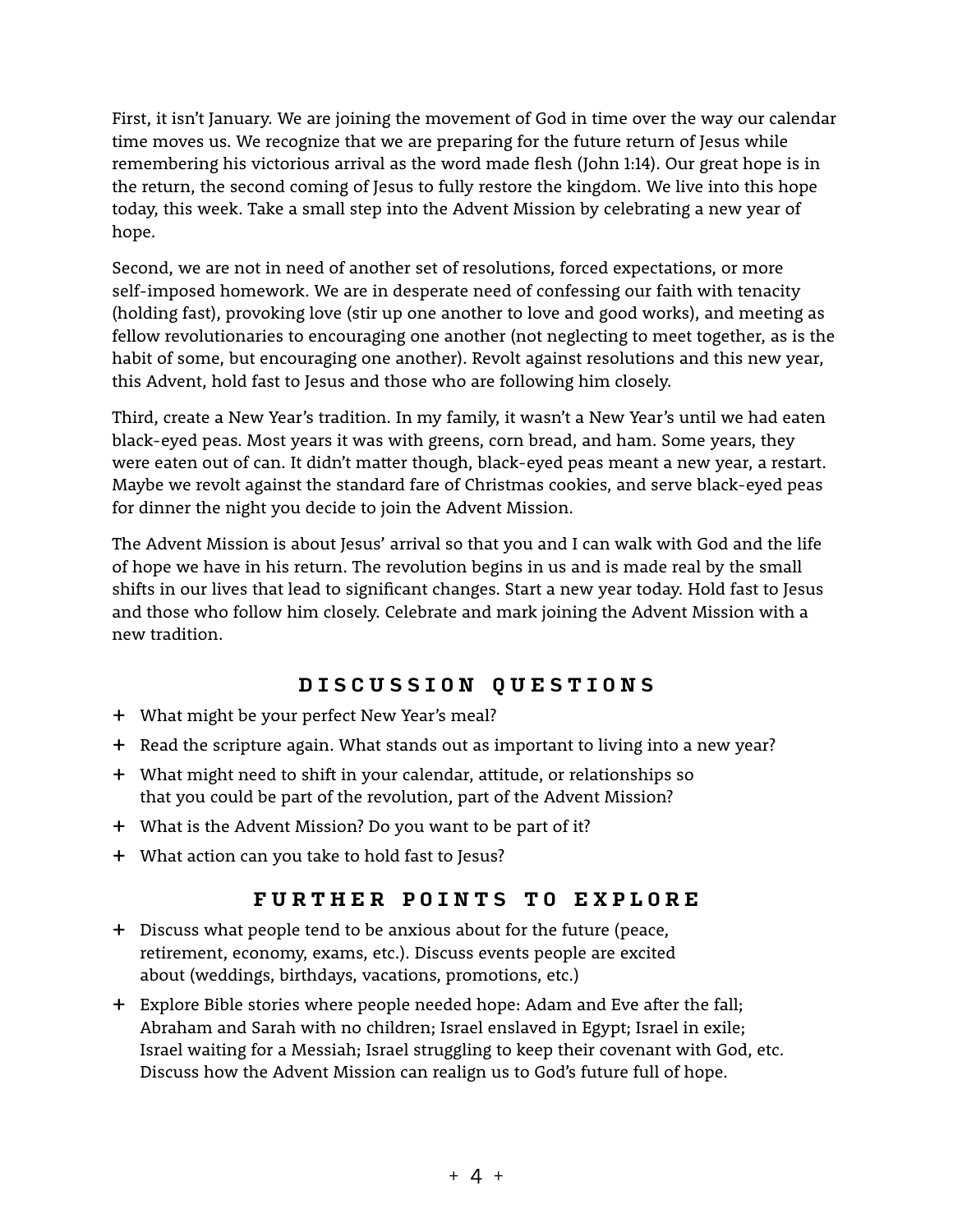#### **ACTIVITY**

Throw a New Year's party. Order goofy hats, New Year's plates, and décor. Serve blackeyed peas and only eat with large cooking utensils (spatulas, straws, ladles, and any other awkward item from the church kitchen.) Skip the resolutions. Sing the New Year's song ("Auld Lang Syne"). This is best done before the teaching, or if in a small group, as part of the teaching.

### **WORSHIP RESPONSE**

Google "Hold Fast" images and select three to five different ones to print on enough cards for your students ahead of time. Set them out on your stage, near a prayer station, or somewhere the students need to take a few steps to reach. Scatter sharpies among the images. After the teaching (or after discussion questions) invite your students to take a card and write on the back how they will hold fast to Jesus this Advent. Then, invite them to write, "Yes, I join the Advent Mission" on the front. Have them take it home and put it on their mirror, their door, etc.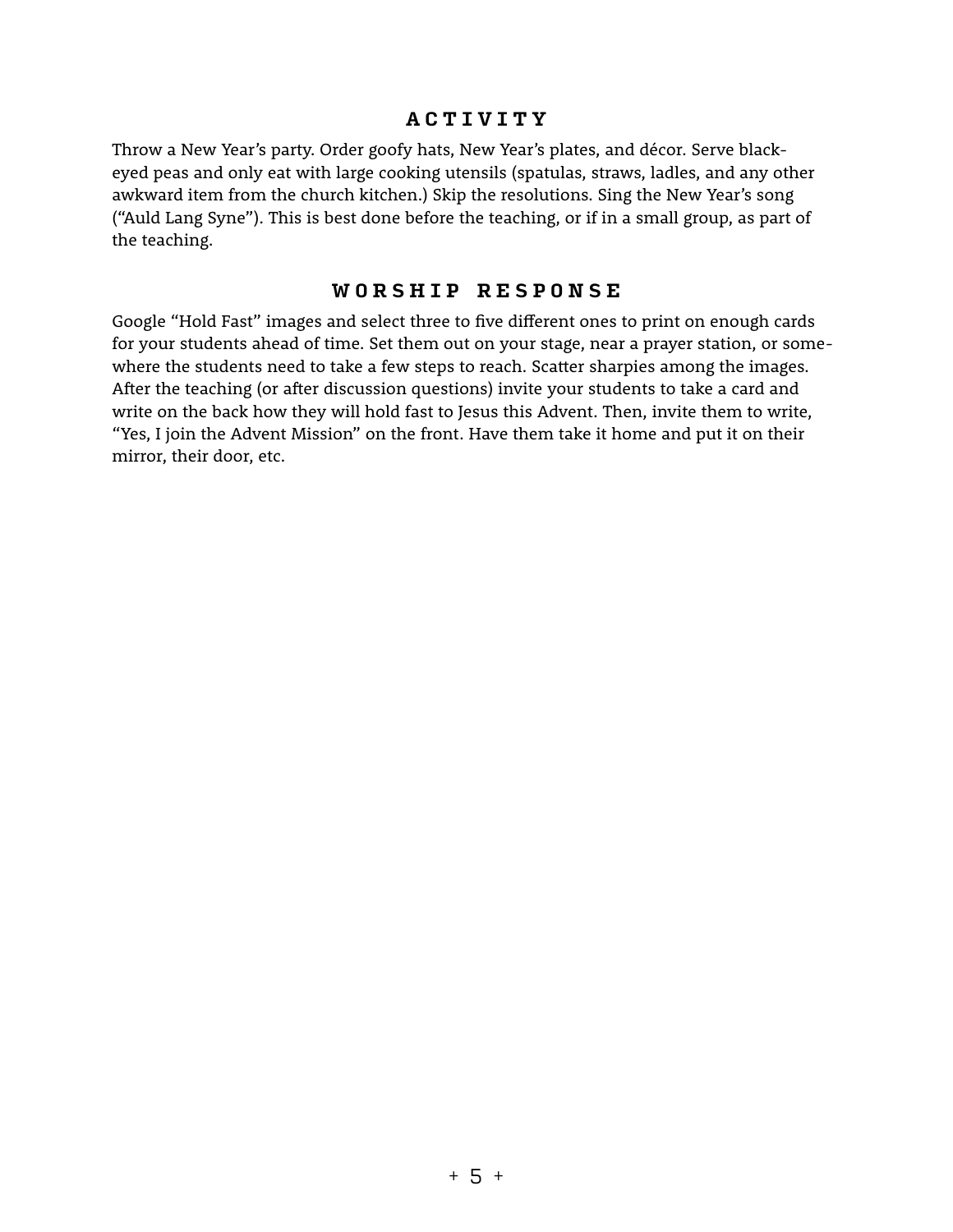# The Seedbed Daily Text

THE ADVENT MISSION + **CHILDREN** TEACHING PLANS.

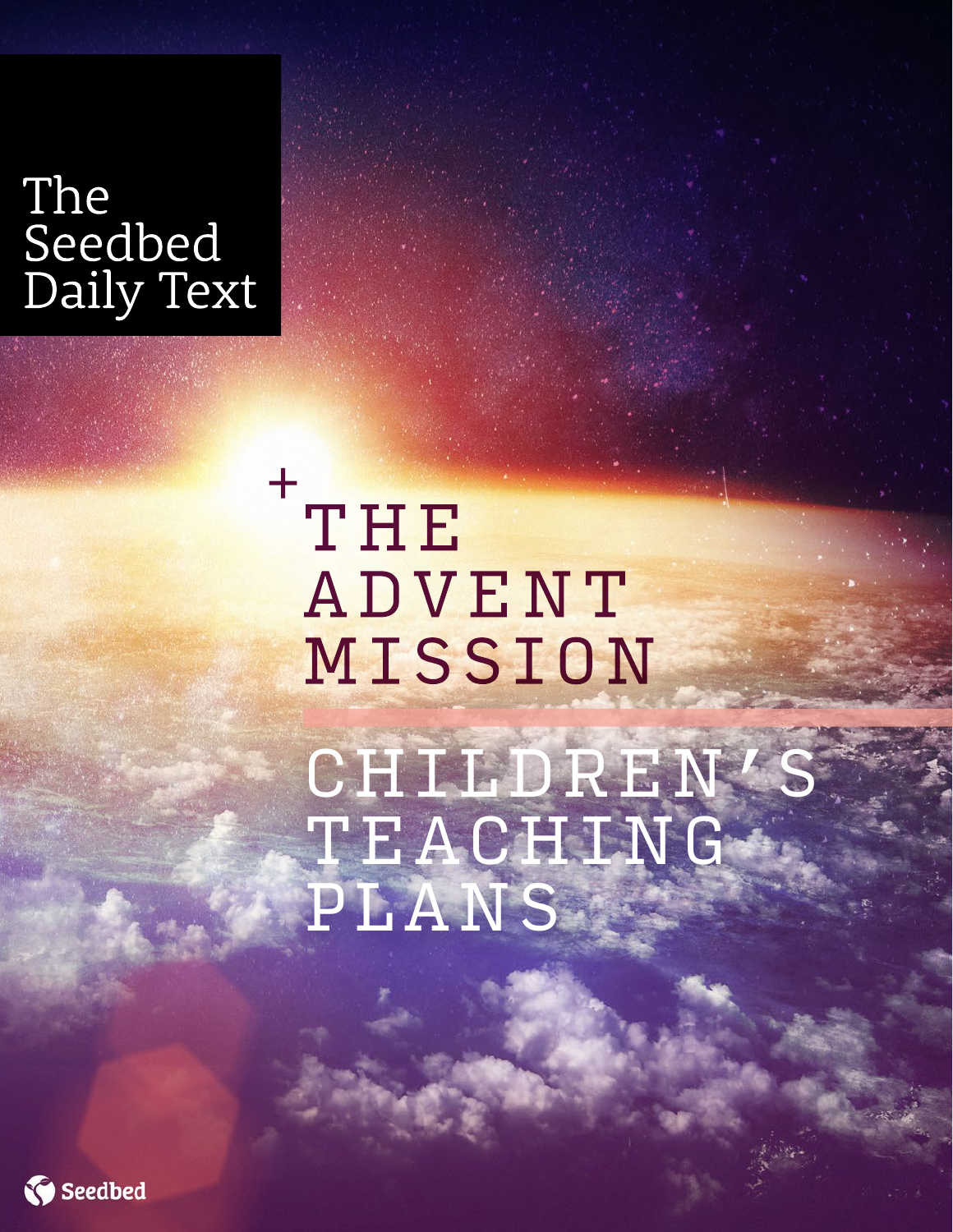Rebecca Rutherford is the associate pastor at Spanish Fort United Methodist Church in Spanish Fort, Alabama. Prior to ministry, she taught high school social studies and has always had a love of teaching. As an ordained deacon in the United Methodist Church, she has previously served as an adult discipleship minister, children's minister, and youth minister.

The Seedbed Daily Text - *The Advent Mission* (Children's Teaching Plans)

Copyright 2019 by Seedbed Publishing

All rights reserved. No part of this publication may be reproduced, stored in a retrieval system, or transmitted, in any form or by any means—electronic, mechanical, photocopying, recording, or otherwise—without prior written permission, except for brief quotations in critical reviews or articles.

Scripture quotations are taken from the Holy Bible, New International Version®, NIV® Copyright © 1973, 1978, 1984, 2011 by Biblica, Inc.™ Used by permission of Zondervan. All rights reserved worldwide. www.zondervan.com The "NIV" and "New International Version" are trademarks registered in the United States Patent and Trademark Office by Biblica, Inc.™ All rights reserved worldwide.

Cover design and page layout by Strange Last Name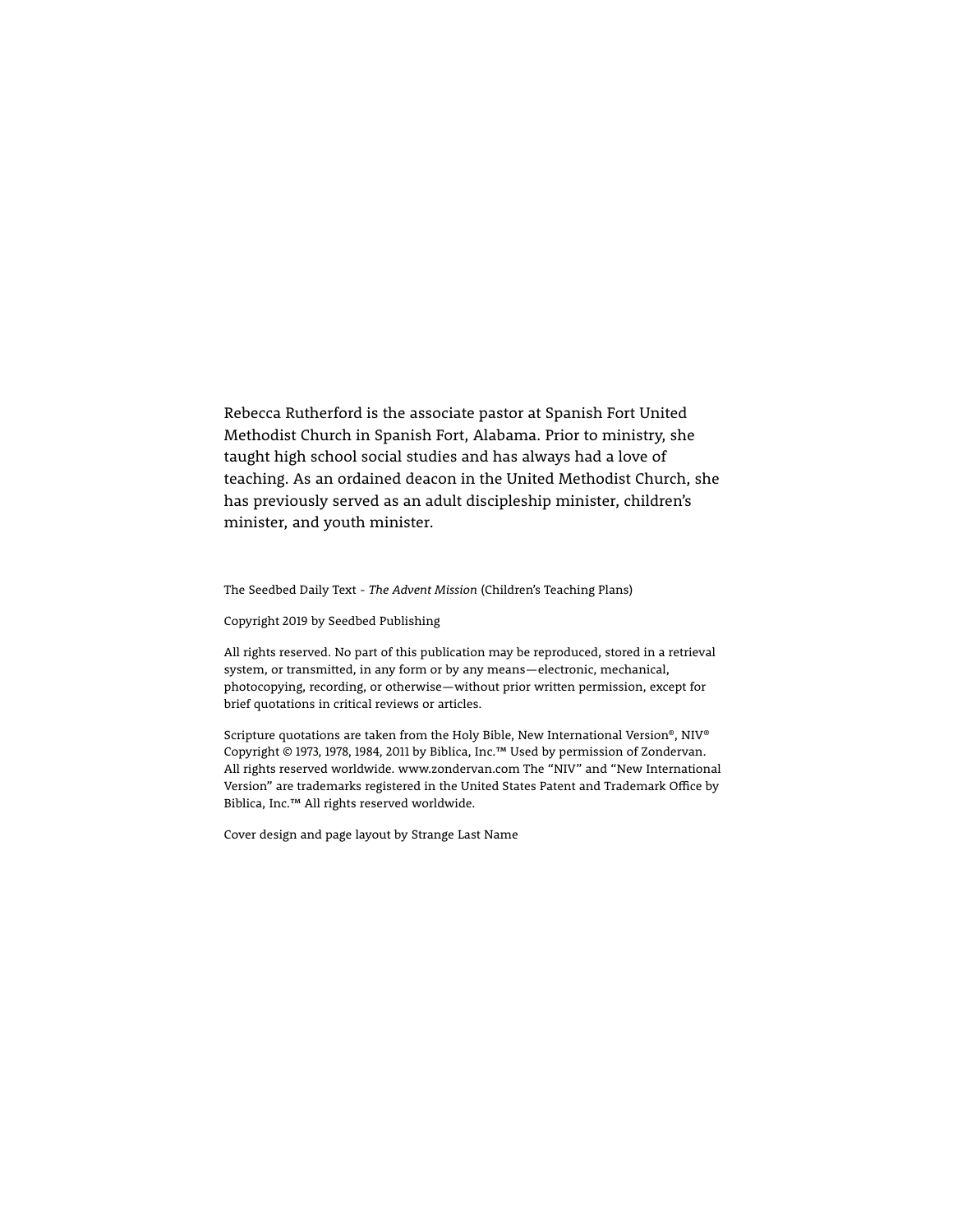## **INTRODUCTION**

During the six combined weeks of Advent, Christmas, and Epiphany we will be focusing on what it means to be on mission for Christ while we wait for his return. We will celebrate the advent of Jesus' first coming while waiting with anticipation for his second coming. This children's study is a companion curriculum to *The Advent Mission* by Omar Rikabi. This curriculum dives into some pieces of Advent, Christmas, New Years, and the days following, but this is not your typical Christmas study. Our hope is for children to come into a new understanding of what it means to have the mind of Christ, to live by the Spirit, and seek to follow after God all of their days. Children will be sent on an Advent Mission that does not end when Christmas arrives. Our lives should look more and more like Christ's while we live in the advent of the return of Christ each day. Join us in taking this Advent Mission from these six weeks to the rest of the year.

## **HOW TO USE THIS RESOURCE**

Each week you will read Scripture together followed by a retelling of the story and characters. There will be discussion questions to help facilitate this, along with an activity or object lesson. These lessons are intended to be interactive more than passive; however, please feel free to add to or subtract from the lessons to fit your ministry setting. These lessons are designed to be done in 45–60 minutes and can be modified for children ages K-5. This is best in a small-group setting, but the Invitation into the Story and Tell the Story portions could be done in a larger group first then broken down into smaller groups for the response time. The lessons are designed for you to make them your own. Lesson prep should not exceed twenty minutes, though it is encouraged to spend some extra time in prayer for those who are in your class. Our prayer is that you, too, will become more alert to the ways Jesus is calling you into his mission as you wait with anticipation for Christ to come. O Come, O Come, Emmanuel!

## **LESSON STRUCTURE**

- 1 **PREPARE**: This section is for the teacher or leader. Please spend time reading over the scripture for the lesson in addition to reading the summary, which will give some background information surrounding the scripture or theme. It will also include some personal encouragement and a list of supplies needed for the lesson.
- 2 **INVITATION INTO THE STORY** (10–15 minutes): This may include asking "wonder questions" or having some interactive play that draws children into the text. These questions vary in levels from concrete to abstract thinking.
- 3 **TELL THE STORY** (5 minutes): This will be the reading of the text for the day. You can read the story from an age-appropriate Bible or have children read it out loud together.
- 4 **RESPOND TO THE STORY** (20–30 minutes): Adult leaders will act as tour guides with leading questions as the children engage the story. You can select which discussion questions are most appropriate for your age level. You do not have to use them all.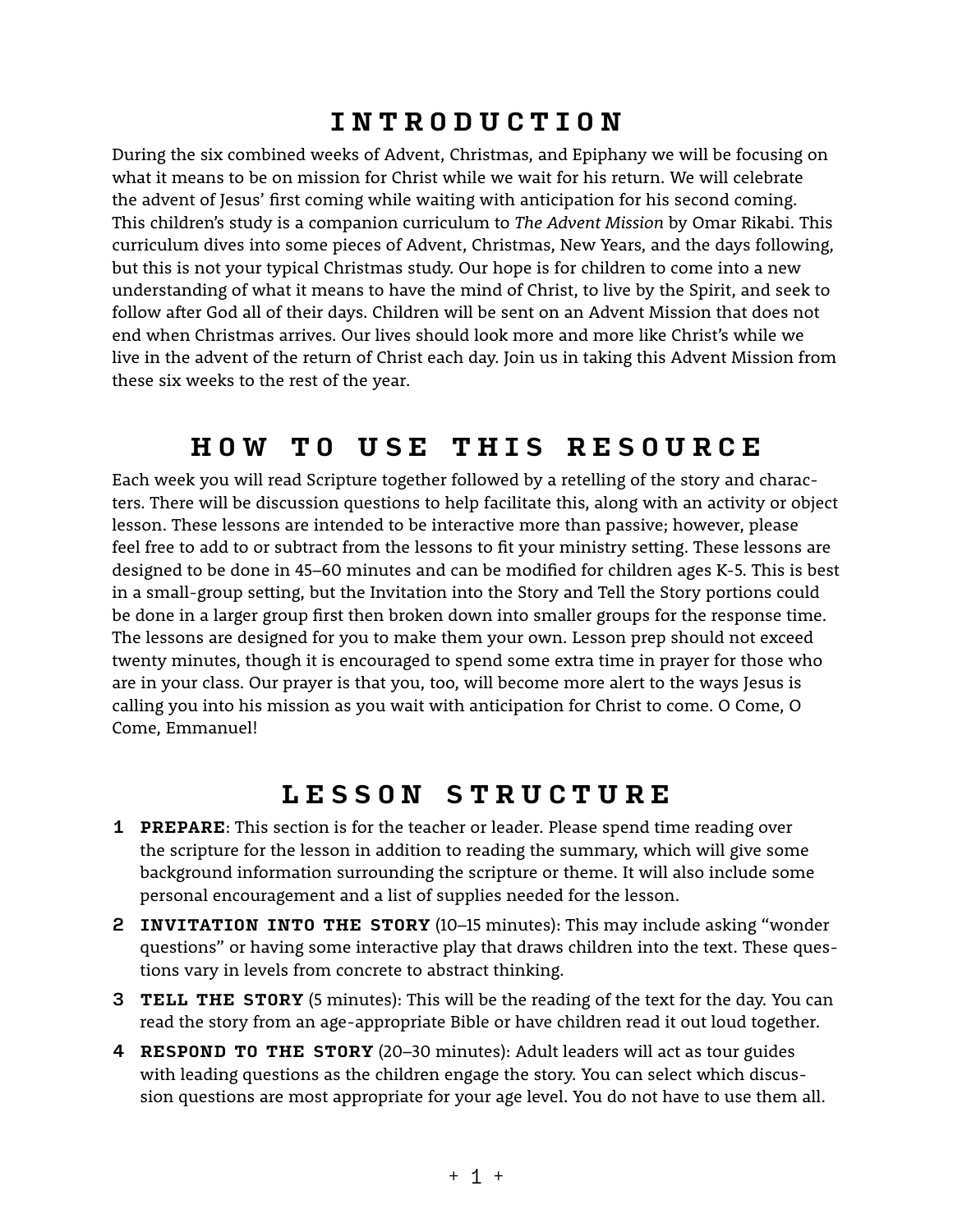Children will engage the story through different activities that help create more concrete illustrations of the lesson.

- 5 **ADDITIONAL TIME** (optional): These are additional activities if you have extra time or want to use these instead of one of the others listed in the lesson.
- 6 **PRAYER** (5 minutes): It is important for children to have prayer modeled for them. You can choose to take prayer requests in addition to reading the prayer printed in the lesson.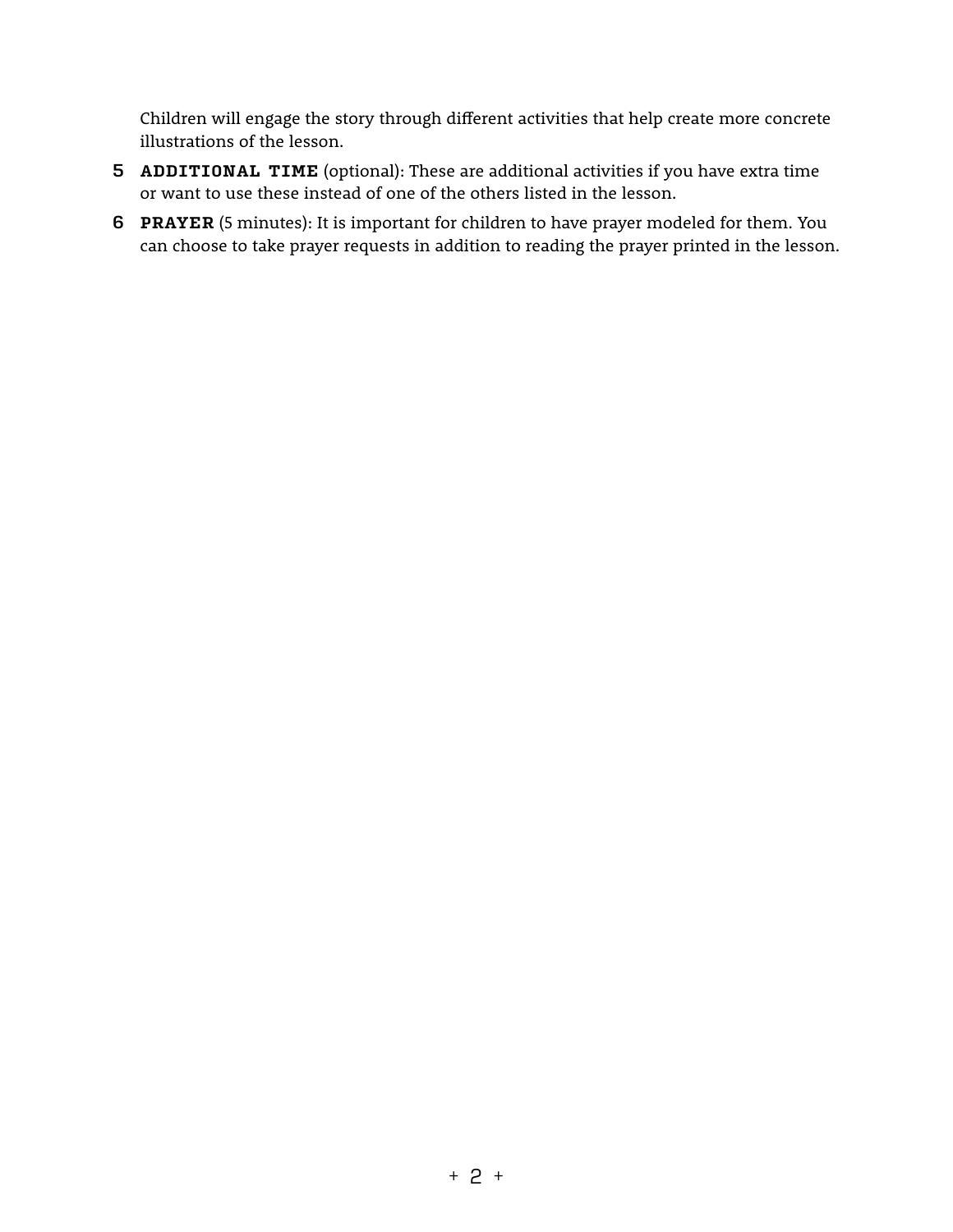## **WEEK 1** THE ADVENT MISSION

## The First Sunday of Advent (Christ Our Hope)

## **PREPARE**

#### **Read Romans 13:11–14.**

Kids grow eagerly excited at Christmastime. Who doesn't look forward to new toys, flashing lights, and festive family gatherings? But why is Christmas so important, and what do we celebrate at Advent? This lesson focuses on the hope and waiting of the first Christmas and how it relates to hopeful anticipation of Christ's second coming, as well. The day of Jesus' return is unknown to us. We have, as a human race, experienced his first coming and celebrate it with fondness every year. The idea that Advent serves two purposes has generally been lost on us. Advent is about waiting. While the waiting is over for Christ to come the first time, the waiting is not over for the promise that he will return. Therefore, we are to be on guard. To wake up! Jesus' return may be in direct correspondence to our willingness to be on mission for him in the in-between time. During this Advent/Christmas season, let us reset ourselves. Let us prepare for his arrival. Let us adore him. Let us find our hope in him. Let us be sent on his behalf.

#### **Supplies:**

- + Age-appropriate Bibles
- + White board or big sheets of paper
- + Twenty-four blue or purple strips of construction paper (for Advent Chain)
- + Crayons or markers
- + Permanent marker
- + Blank Advent calendar (optional)
- + Ten balloons or Nerf balls (optional)
- + Blank printout of the solar system (optional, available at seedbed.com/solarsystem)

## **INVITATION INTO THE STORY**

- **Say:** Welcome! I am excited you have joined me today because we are in for some exciting surprises for the next couple of weeks.
- **Ask:** Do you like surprises?
	- Do you like having to wait for a surprise?
	- When have you had to wait for something (good or bad)?
- **Say:** Waiting can be hard. (Share an example of your own of having to wait for something.) We are going to play a little game that makes us have to wait and also be surprised.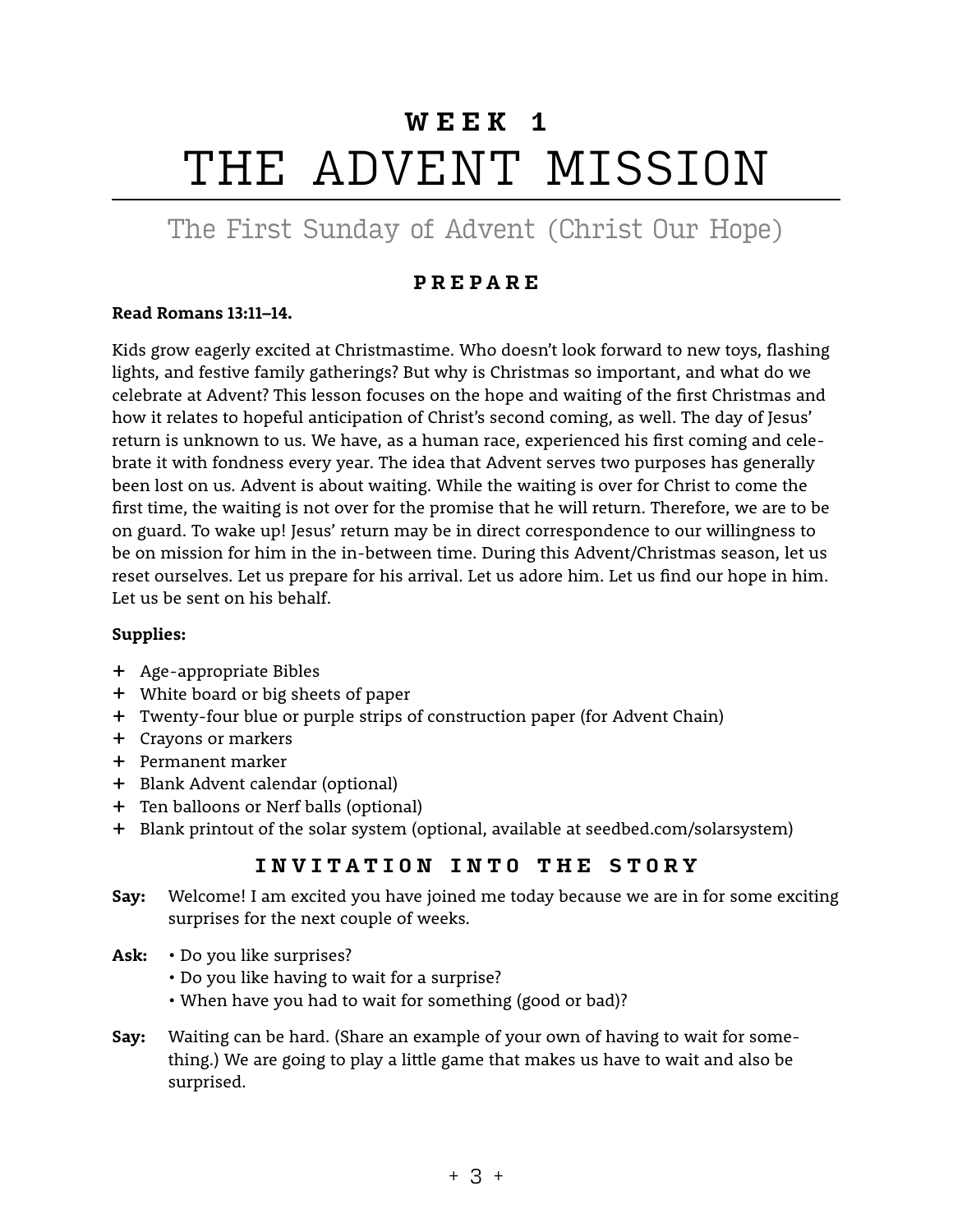Select one or more activities to do.

**OPTION ONE:** Play "Red Light, Green Light." You can tape a line or put an object (like a manger or picture of Jesus) as a goal on one end of the room. Have children line up on the other end of the room. In order to not have anyone get hurt, make them walk, not run, when they hear the word "green light." When they hear "red light," they have to stop. When they hear "green light," they may move forward. Do this until everyone has reached the goal (this game is not about who gets there first).

**OPTION TWO:** Play "Duck, Duck, Goose," but instead say "Wait, Wait, Go." If the size of your group allows for it, try to make sure everyone has a chance to be told to "go." You can even have two people walking around the outside saying "wait, wait, go" at the same time.

**OPTION THREE:** Have all children stand in a large circle, while you stand in the center of the circle. When you are ready, throw the ball up in the air and call the name of a child. That child will have to run out to try and catch the ball before it hits the ground. If the child doesn't catch the ball, then the rest of the class will begin to run. Once the child gets the ball, he will yell "Freeze!" and try to tag another child with the ball. The child that is tagged moves into the center of the circle. The game continues with either the original child throwing the ball up into the air or the person who was tagged. The game is over once all childrens' names have called. (This game will help illustrate Jesus' ascension and waiting for him to come back.)

- **Ask:** What was it like to have to wait when we played this game?
	- Did you have to listen more carefully to know when it was your turn?
	- How would you know it was your turn if you were not paying attention?
- **Say:** Sometimes waiting means listening very carefully. Waiting does not mean we aren't doing anything. It means we are on alert. We are keeping watch. It also can mean we are hoping for something to happen.
- **Say:** Today is the first week of Advent.

**Ask:** Do you know what Advent is?

**Say:** It is the start of the season where we wait for Jesus. It is the beginning of a new year for Christ's followers—that's you and me! Advent actually means "to wait." During the season of Advent, it means that we are waiting for Jesus. In the Old Testament, God's people waited for their Messiah, who was Jesus, for hundreds of years! They were in the season of Advent a long time!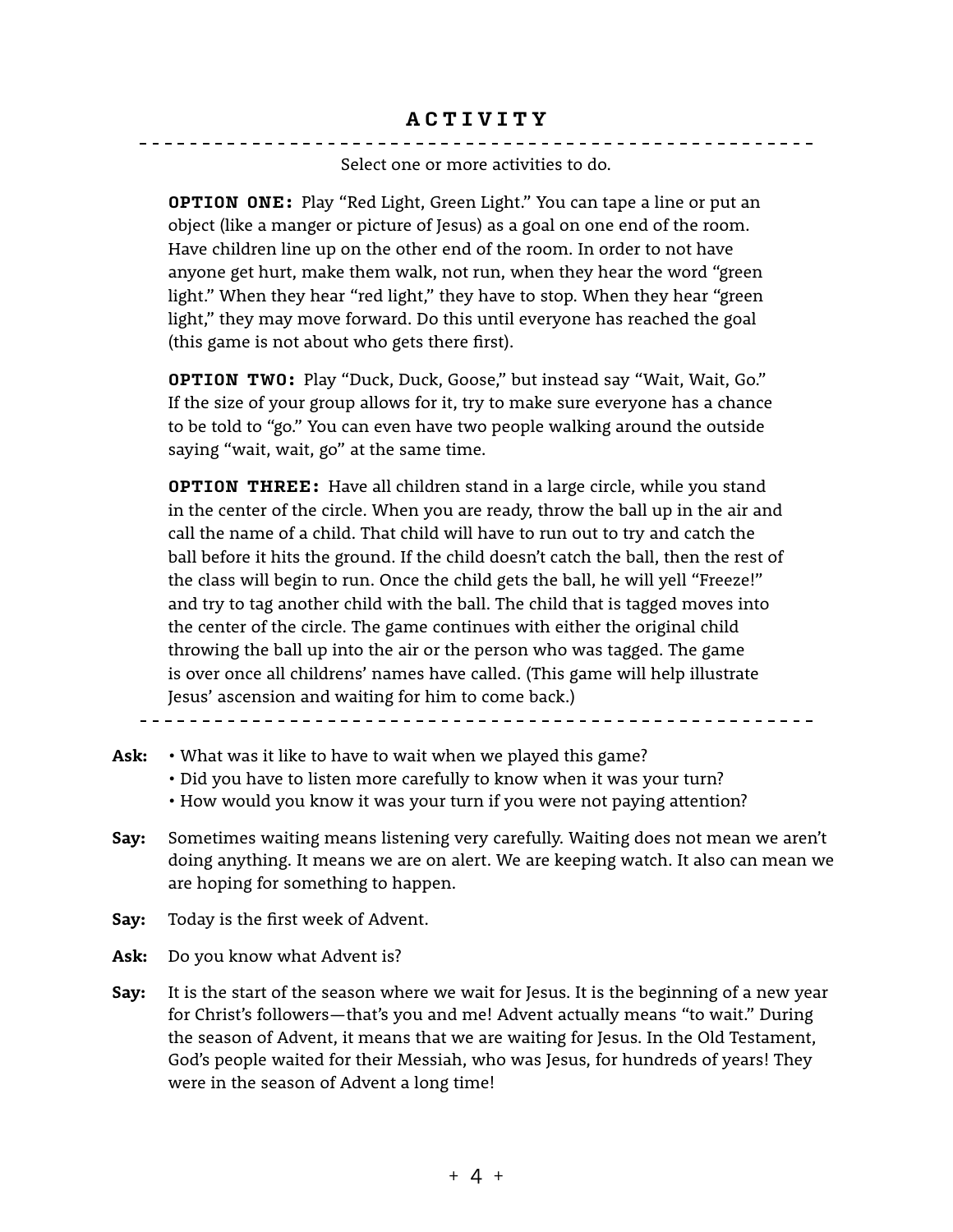- **Ask:** Does anyone know when Jesus finally arrived?
- **Say:** That's right, it was at Christmas. That is when Jesus came for the first time. And you know what? God surprised his people! They didn't know when he was going to arrive just like we don't know when he is going to come back. That is another reason why we are in a season of Advent. Our Christian calendar has a season of four weeks where we focus on waiting for Jesus. But, really, we are just like the people in the Old Testament. We are in Advent all year long! Advent is every day because we are waiting for Jesus to return.
- **Ask:** What are some things you like to do while you wait? • What do you think we, as Christians, should be doing while we wait for Jesus to come again? (Write down answers.)
- **Say:** The Bible has something to say about what we should be doing. Let's hear what the writer of Hebrews says to us.

#### **TELL THE STORY**

Read Hebrews 10:23–25. Invite older children to turn to the passage to read together or have older children take turns reading portions out loud.

#### **RESPOND TO THE STORY**

- **Ask:** What did you hear in those verses about what we should do while we wait? (Allow children to look closer and answer. Write answers on a board or piece of sheet paper.)
- **Say:** We are to hold on to hope. That is the theme of this first week of Advent: Hope.
- **Ask:** Can you give me an example of hoping for something? (Or share an example of your own.)
- **Say:** Hope means waiting for a good outcome, or something we have wished for or prayed for. Our Scripture passage tells us that we can hope because we believe God will keep his promise.
- **Ask:** Do you think waiting for Jesus to return should give us hope? Why or why not?
- **Say:** Our Bible verses today also tell us we should help encourage each other to love one another and do good works.
- **Ask:** How can we show love to one another? (Write answers on the board or sheet of paper. Steer them toward examples of showing kindness, compassion, justice, and mercy.)
- **Say:** We show love by doing good works. We also are invited to keep meeting together.
- **Ask:** What are some of the ways that we can meet together? (Write answers on the board or sheet of paper. Suggestions: attend worship, Sunday school, Bible study, prayer groups.)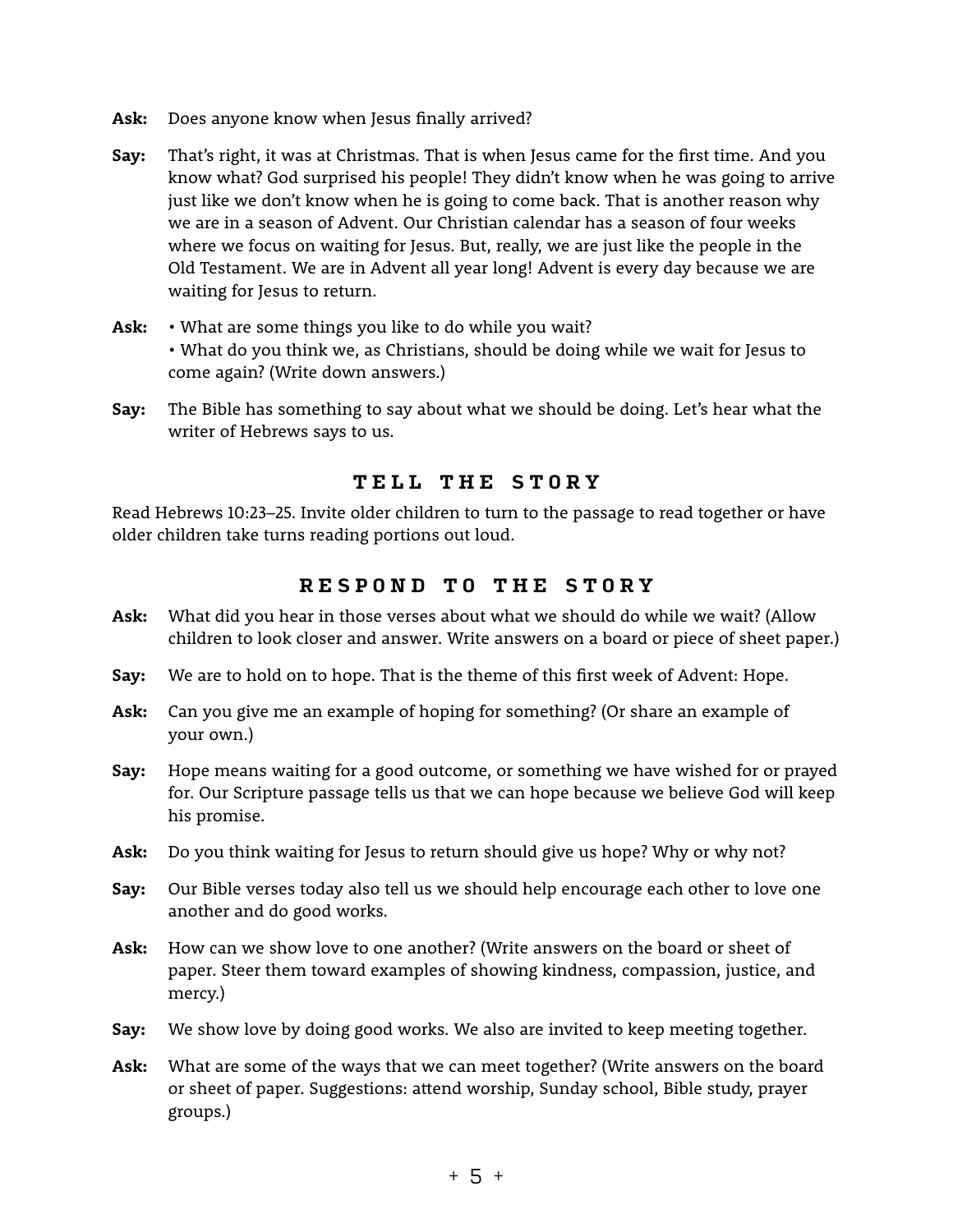**Say:** During this Advent season, we are going to be going on a mission: an Advent Mission. Today is our launch day to accomplish our mission. Our mission is to do all the things we just discussed. You came up with some great ideas! Now, let's put them into practice! That's what a mission is. It means being sent to accomplish a goal. Our goal is to actively wait on Jesus to return. And while we wait, we are going to be loving to others and do good works for Christ.

### **ACTIVITY**

You will need slips of blue or purple (the liturgical colors for Advent) to create an Advent Calendar Chain. You will need glue sticks or a stapler and markers or crayons.

**OPTION ONE:** Create an Advent Calendar Chain with slips of paper where the children can write their ideas (along with any new ones) for their Advent Mission. Invite them to review the things you've already discussed to get them started. Write one tangible thing they can do per day/per slip of paper. If you run out of ideas, add Scripture verses that remind us to hope, wait for the Lord, or actively show love.

**OPTION TWO:** For younger children, have them draw pictures of things they can do for others while they wait for Jesus, or have ideas pre-written on slips of paper for them.

**OPTION THREE:** Create an Advent Calendar. Print off a blank calendar so children can write or draw pictures of the ways they can live out their Advent Mission leading up to Christmas. Feel free to continue the calendar beyond Christmas to Epiphany.

**OPTIONAL ACTIVITY/ ADDITIONAL TIME**

**Ask:** Do you know when we celebrate the new year?

. <u>. . . . . . . . . .</u> . .

**Say:** Remember that we said that Advent is the new year of the Christian calendar? Let's hear what John 1:1–5 says and see if it helps us understand why Advent is the beginning.

Read John 1:1-5.

**Say:** Another name for Jesus is "the Word." Jesus is a part of God. Therefore, Jesus (the Word) was present when God created the world. That's pretty amazing that Jesus, God's only Son, was present and participated in creation. Jesus is also the one that God sent to come be with us and redeem us from our sin. And Jesus will be the one who will come back again to fully restore the world. Therefore, everything begins and ends with Jesus. That's why our Christian calendar begins with waiting for Jesus—not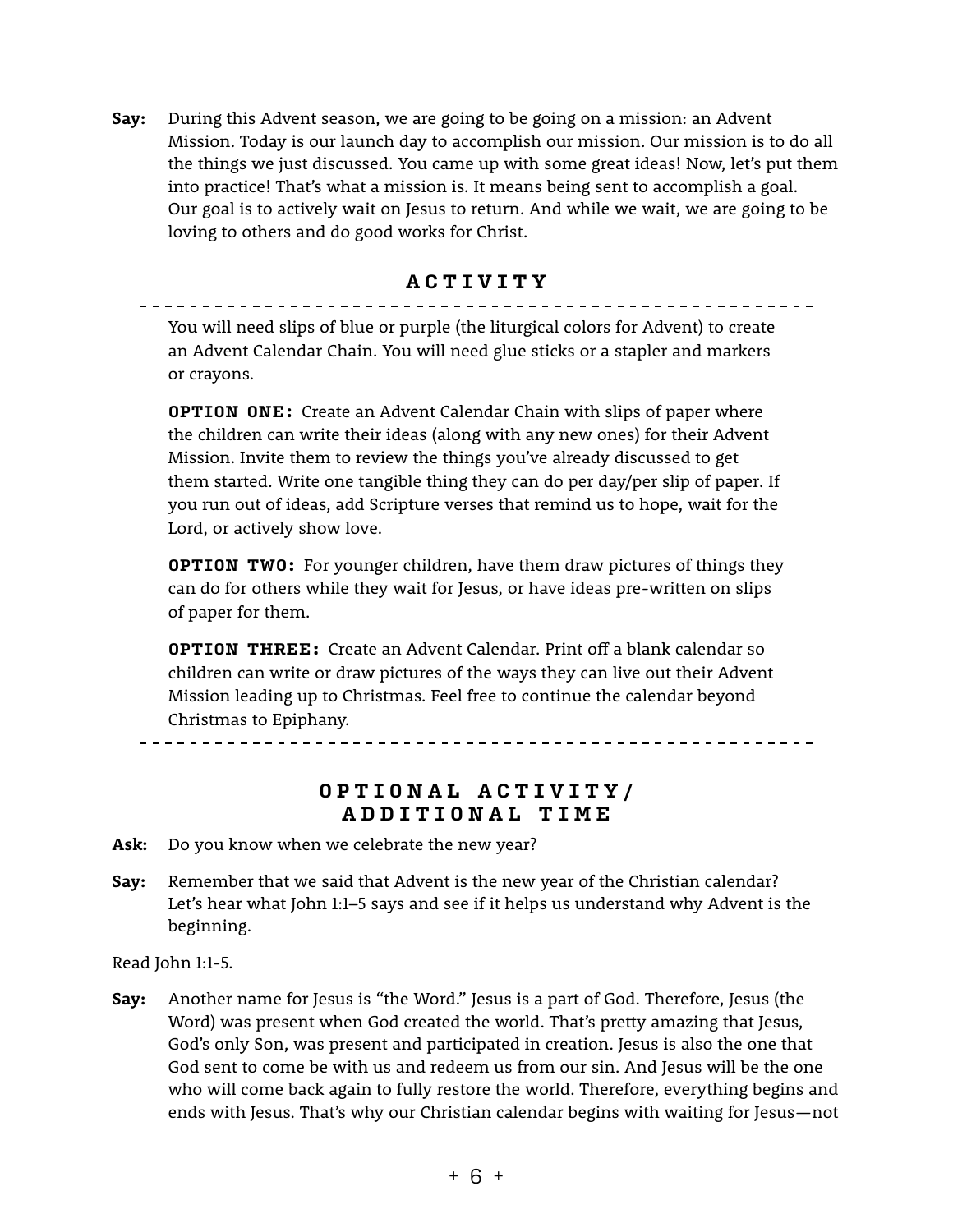just the first time as a baby, but also the second time when he comes to bring final victory.

- **Ask:** Do you all know what our solar system is? (Show a picture of the sun and the planets.)
- **Say:** Well, since we are launching our Advent Mission today, I thought we would make a different kind of solar system to help us understand the seasons of the church. The planets in our solar system orbit around the sun, don't they? (Explain that to younger children and ask the names of the planets or questions about gravity for the older ones.)
- **Say:** Just like the planets circle around the sun, our Christian calendar, beginning with Advent, orbits around the life of Christ. Jesus is the reason for all the seasons.

## **ACTIVITY**

**Create a Christian Year Solar System:** You will need balloons, or soft Nerf balls on which you can write in permanent marker. If you don't have these, just print out a blank example of the solar system where you can write on it and allow the children to color it in if you have time (see seedbed.com/ solarsystem). Christ should be the sun. The planets will be the seasons of the Liturgical calendar. Advent has two planets because we wait for Jesus in two ways during that season. You can have the children orbit by carrying the seasons around Jesus (the sun) or tape them onto a surface (if you are using balloons).

**MERCURY**: **Advent**—waiting for Jesus, the Messiah, to come rescue the world (first coming)

**VENUS**: **Christmas**—the birth of Jesus into the world **EARTH**: **Epiphany**—the realization of Jesus as Messiah and King in the world **MARS**: **Lent**—Jesus' journey to the cross for the world **JUPITER**: **Easter**—the resurrection of Jesus in the world **SATURN**: **Ascension**—Jesus taking his throne over all the world **URANUS**: **Pentecost**—Jesus sending the Holy Spirit into the world to be with us until he returns **NEPTUNE**: **Kingdomtide** (Ordinary Time)—proclaiming the good news of Jesus to the world **(PLUTO)**: **Advent**—waiting for the return of Jesus to the world in final victory (second coming)

<sup>+</sup> 7 <sup>+</sup>